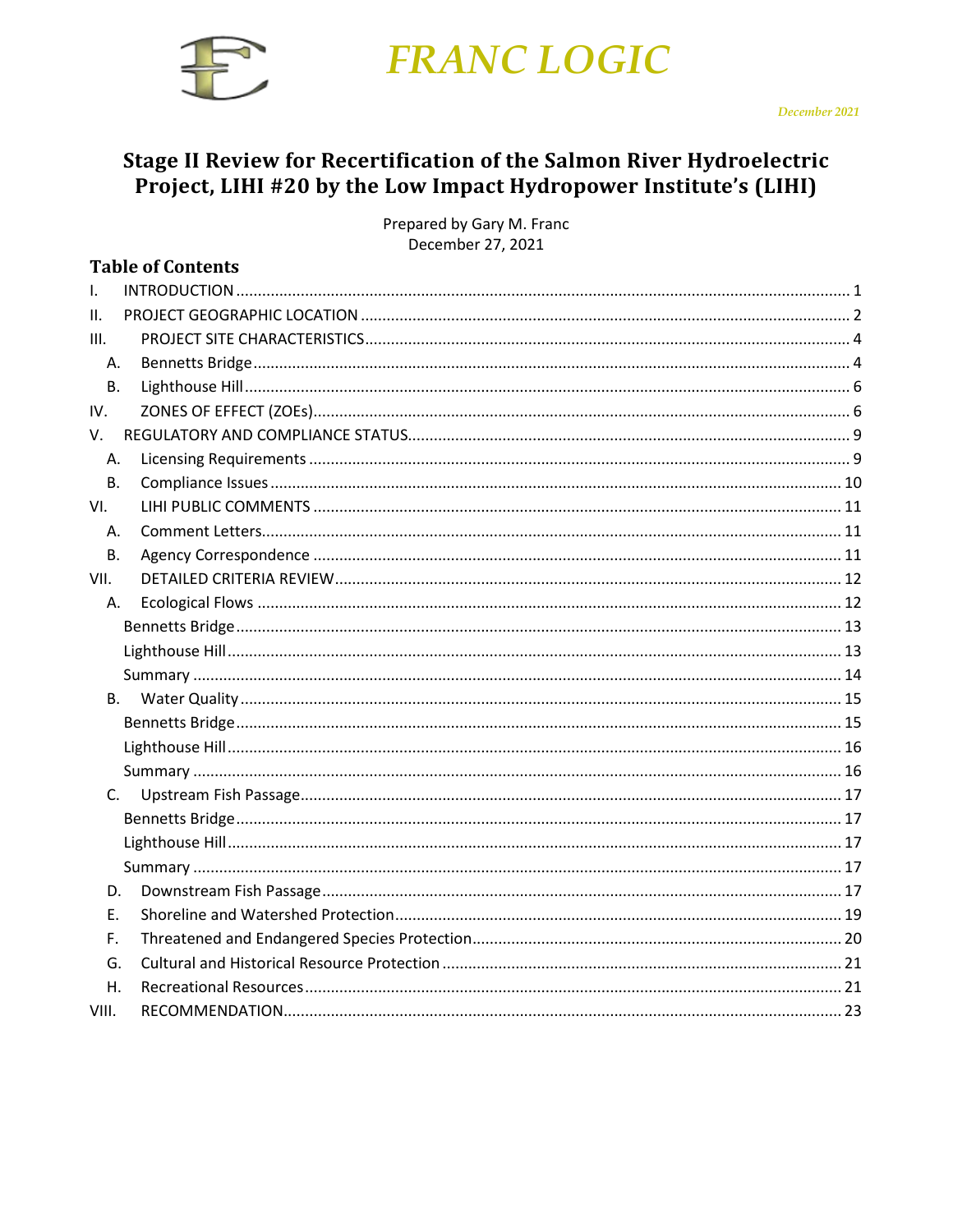

# <span id="page-1-0"></span>**I. INTRODUCTION**

The owner of the Salmon River Hydroelectric Project (Project) is Erie Boulevard Hydropower, L.P. (EBH), a wholly owned subsidiary of Brookfield Renewable Energy Group (BREG). [1](#page-1-1) The Project is located in the Salmon/Sandy River Basin (04140102) on the Salmon River in New York and is comprised of two developments, Bennetts Bridge and Lighthouse Hill. The original dam construction was completed at Bennetts Bridge (Lat-43.5444 N, Long-75.919 W) in 1913-1914 and at Lighthouse Hill (Lat-43.524 N, Long-75.971 W) in 1930.

As was done for all of its "Class of '93" projects, Niagara Mohawk Power Corporation (NMPC), the owner at the time, initiated settlement negotiations with relicensing interveners in 1993. A Section 401 Water Quality Certificate (WQC[\)2](#page-1-2) for the Project was issued by the New York State Department of Environmental Conservation (NYSDEC) on April 28, 1994, on condition that the terms and conditions of the Salmon River Project Settlement Offer (SRPSO), signed by NYSDEC, NMPC, New York Rivers United (NYRU), the Adirondack Mountain Club (AMC), and Trout Unlimited (TU) were met.

The Federal Energy Regulatory Commission (FERC) issued a 40 year Project license[3](#page-1-3), No. 11408, to NMPC on February 21, 1996, which expires on February 20, 2036. The license contains a Final Environmental Assessment (FEA) dated February 16, 1996 (See page 24). The SRPSO is contained as Attachment A of the FEA (See page 105).

NMPC sold all of its hydro assets to EBH, a subsidiary of Orion Power, a newly formed private power wholesaler in 1999[4.](#page-1-4) In 2003, EBH hydro assets wer[e](#page-1-5) acquired by Entergy. On January 16, 2004, FERC amended the license and revised annual FERC charges5. In 2006, Entergy sold these EBH assets to BREG.

The Project has a total installed capacity of 36.25 megawatts (MW), with the Bennetts Bridge development installed at 28.75 MW and the Lighthouse Hill development installed at 7.5 MW. The application states that for water years 2015 through 2020, the Bennetts Bridge development produced an average annual generation (AAG) of 93,438 megawatt-hours (MWh), which corresponds to a plant factor of 37.1%. The Lighthouse Hill development produced 22,916 MWh, corresponding to a plant factor of 34.9%.

On June 10, 2021, LIHI sent EBH a reminder letter that the Project's current eight year certification, as LIHI #20, expires on November 14, 2021. The LIHI application for recertification was submitted in August 2021 by EBH. The Stage I Recertification Review was completed on September 29, 2021, with findings of no significant shortcomings.

The application states that no material changes have occurred at the Project throughout the current certification period. Additionally, LIHI released a new, second edition of the LIHI Certification Handbook in March of 2016, based on a revised set of low impact criteria. Therefore, a Stage II recertification review was deemed necessary. On October 27, 2021, LIHI posted the application for public comments. Comments needed to be received on or before 5 pm EST December 26, 2021. None were received. On November 16,

<span id="page-1-1"></span><sup>&</sup>lt;sup>1</sup> EBH - 184 Elm Street, Potsdam, NY 13676 - Daniel J. Maguire, P.E., Compliance Manager - 315-267-1036[, Danny.Maguire@brookfieldrenewable.com](mailto:Danny.Maguire@brookfieldrenewable.com)

<span id="page-1-2"></span><sup>&</sup>lt;sup>2</sup> WQC - [https://lowimpacthydro.org/wpcontent/uploads/2020/08/11408\\_Salmon\\_WQC.pdf](https://lowimpacthydro.org/wpcontent/uploads/2020/08/11408_Salmon_WQC.pdf)

<span id="page-1-4"></span><span id="page-1-3"></span><sup>3</sup> FERC license - <https://elibrary.ferc.gov/eLibrary/idmws/common/opennat.asp?fileID=8402048> <sup>4</sup> <http://elibrary.ferc.gov/idmws/common/opennat.asp?fileID=126466>

<span id="page-1-5"></span><sup>&</sup>lt;sup>5</sup> Amended FERC license - <https://elibrary.ferc.gov/eLibrary/filedownload?fileid=10044994>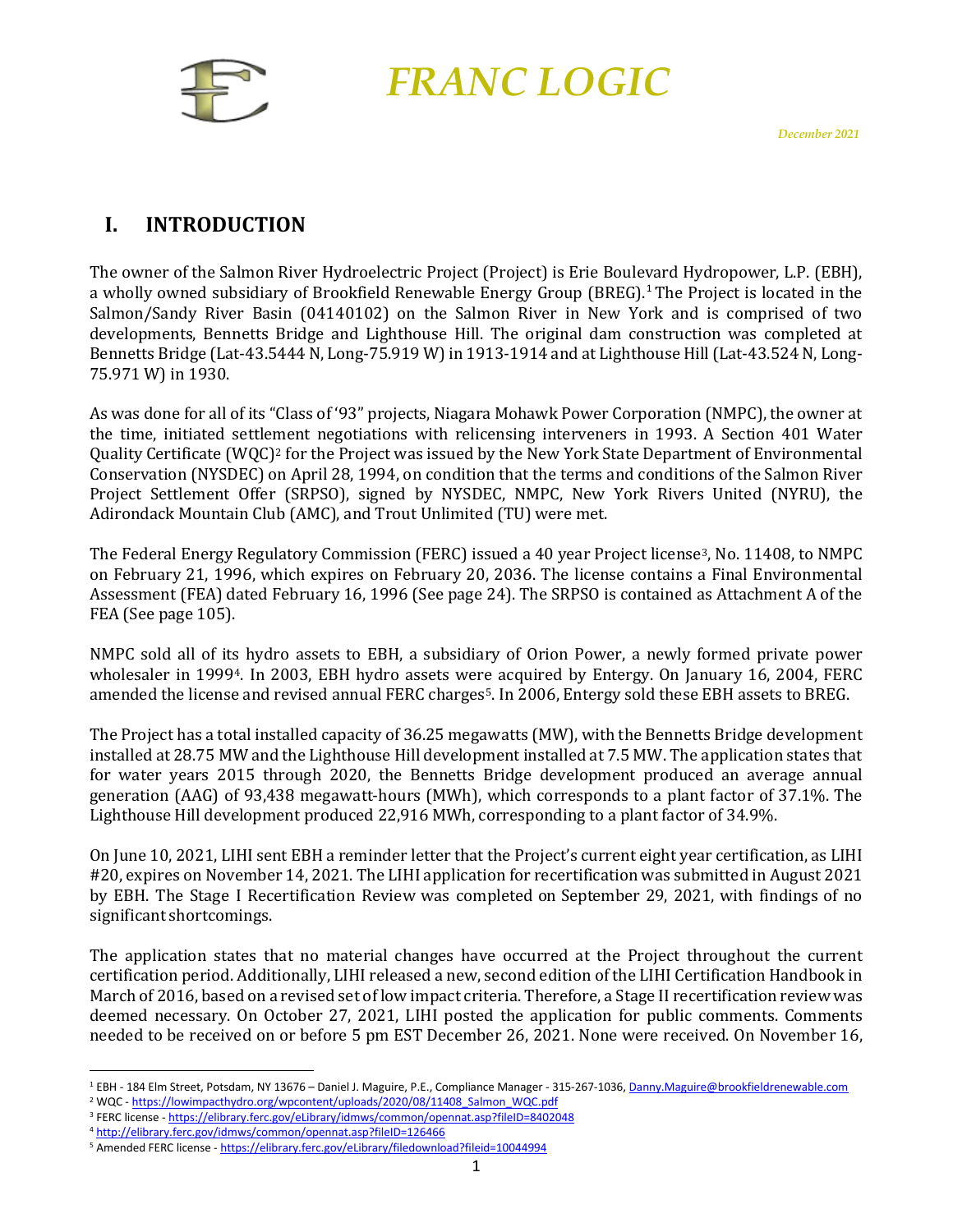

2021, LIHI extended the certification term of the Project to February 28, 2022. Although not required, EBH submitted a revised LIHI Recertification application on December 1, 2021.

# <span id="page-2-0"></span>**II. PROJECT GEOGRAPHIC LOCATION**

The Salmon River is a small river north of Syracuse in Upstate New York. The Salmon River derives its name from the landlocked Atlantic salmon which were of great importance to Native Americans and early settlers of the region. These native salmon were extirpated from the river by 1872 due to overfishing, dam c[o](#page-2-3)nstruction downstream of the Project<sup>6</sup>, deforestation, pollution and agriculture, and were extirpated from Lake Ontario by 18987.

From its headwaters in the Tug Hill<sup>[8](#page-2-4)</sup> region of New York, it flows 44 miles westward through two hydroelectric dams before it empties into eastern Lake Ontario at Port Ontario in Oswego County. The Salmon River watershed drains approximately 285 square miles (SQMI). (See [Figure 1\)](#page-2-1).



*Figure 1 - Location Map*

<span id="page-2-2"></span><span id="page-2-1"></span><sup>&</sup>lt;sup>6</sup> In 1837 a wooden trust dam was constructed just west of Pulaski hindering upstream migration. This dam was eventually removed years before the construction of the Bennetts Bridge and Lighthouse Hill developments.

<span id="page-2-3"></span><sup>7</sup> <https://www.fishsalmonriver.com/History-of-the-Salmon-River-Fishery>

<span id="page-2-4"></span><sup>8</sup> The Tug Hill upland region in northern New York State is famous for heavy winter snow. Some winters, the annual snow fall is the highest in the US.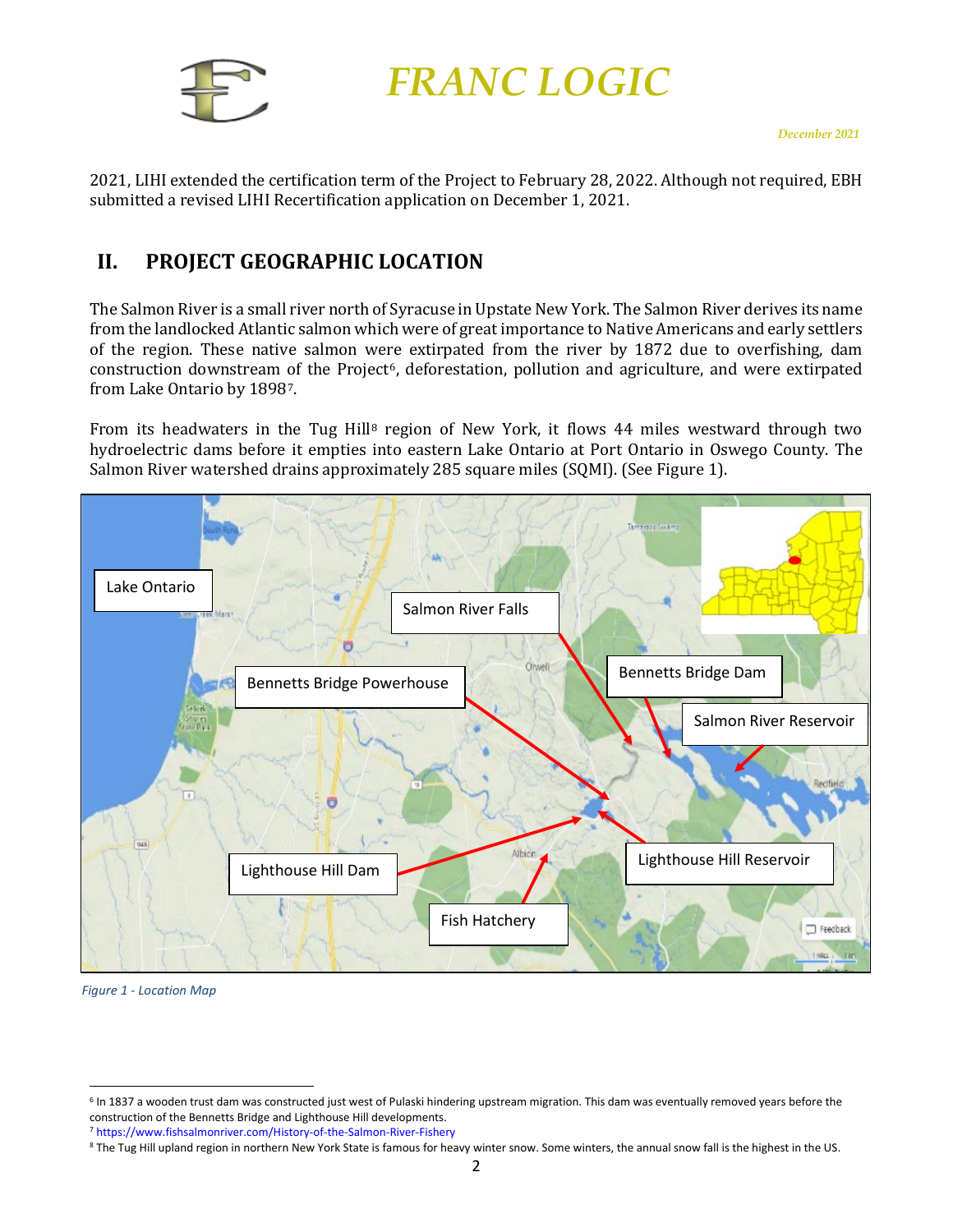

The headwaters of the Salmon River are located in western Lewis County. The primary upper tributaries are the North Branch Salmon River, fed by the Mad River and the East Branch Salmon River. The river's upper reaches are heavily forested and sparsely populated, allowing for the water quality of the river to be extremely high. 

The Salmon River reservoir, also known as the Redfield Reservoir, is a 6.9-mile-long man-made waterbody in Oswego County with a contributing drainage area of 194 SQMI. The reservoir was created with the completion of the Bennetts Bridge dam, at river mile (RM) 21.5. It covers an area of 3,550 acres with a maximum depth of 50 feet and has the capacity to hold 66,000 acre feet (ACFT) of water.

The 110-foot-high Salmon River Falls, located on the Bennetts Bridge bypassed reach, about 1.0 mile below the dam, provides a natural historical barrier to upstream movement of fish from Lake Ontario to the Salmon River above the falls. (See [Figure 2\)](#page-3-0). Prior to 1993, the falls and surrounding land was owned by the NMPC. Ownership was transferred to New York State as part of FERC relicensing, with the land being managed by the NYSDEC.

The Lighthouse Hill reservoir, also known as the Lower Salmon River Reservoir, is located in Oswego County near Altmar, about three miles downstream of the Salmon River Reservoir. The basin's contributing drainage area at its outlet is 198 SQMI. The 170-acre reservoir was created with the completion of the Lighthouse Hill Dam at RM 17.0 in 1930, which currently represents the first barrier to upstream migration for salmon and trout.

The Salmon River's main stem below the Lighthouse Hill dam flows westerly reaching the river's mouth at Lake Ontario. The amount of water flowing in the river's mainstem is controlled by the Lighthouse<br>Hill Dam. including summertime Hill Dam, including summertime *Figure 2 - Salmon River Falls*recreational releases of water to enhance whitewater rafting opportunities.

<span id="page-3-0"></span>

Two tributaries, Trout Brook and Orwell Brook, enter the river below the dam and are also accessible to migrating salmon and trout. Salmon also run up a third tributary, Beaverdam Brook which connects to the Salmon River Fish Hatchery. The hatchery directly takes in brood stock and releases juvenile hatcheryraised fish.

Since the late 1960s, the Salmon River has been stocked primarily with Chinook salmon, Coho salmon, steelhead, and brown trout, in addition to a smaller proportion of Atlantic salmon. These fish return to the river for annual spawning runs after spending a majority of the year in Lake Ontario. It is a popular sport fishing destination, and the most heavily fished of New York's Lake Ontario tributaries.

One US Geological Survey (USGS) gage is located in the vicinity of the hydroelectric developments that can be used to estimate available flow. USGS gage 04250200 on the Salmon River at Pineville, New York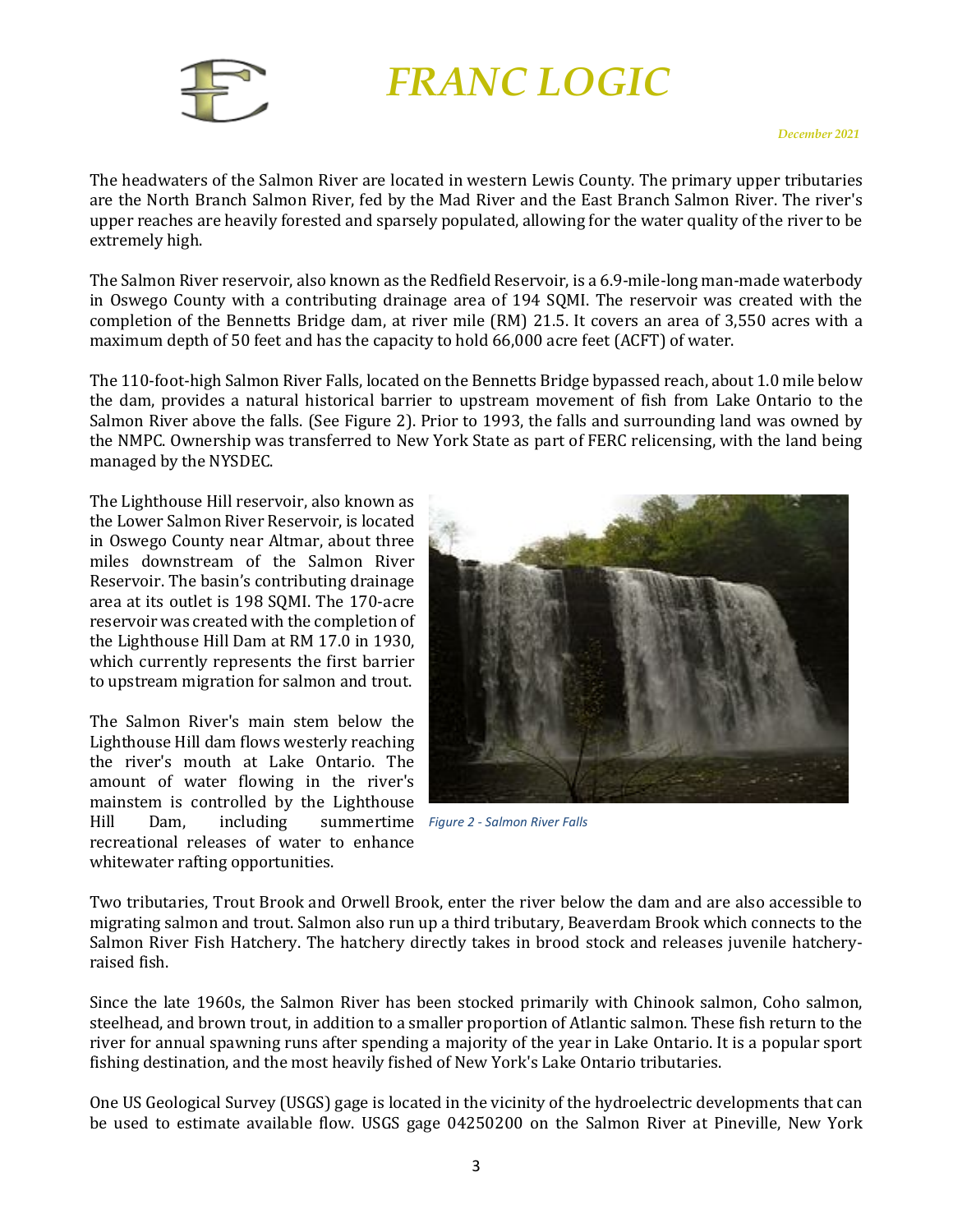

(GAGE1), located below the Lighthouse Hill dam, has a contributing drainage area of 238 SQMI and contains daily average period-of-record (POR) flows from November 5, 1992 to present day.

The LIHI application states the average annual flow (AAF) at GAGE1 for calendar years 1996 through 2020 is 814 cubic feet per second (CFS). I also performed a flow duration analysis to estimate the AAF at the Lighthouse Hill development using POR flows. A drainage area ration (DAR) of (198/238) or 0.832 was used to estimates flow at Lighthouse Hill from recorded flows at Pineville.

The analysis indicates, the minimum daily flow of 53 CFS occurred on August 21, 1995. The maximum daily flow of 8,219 CFS occurred on January 8, 1998 and the average daily flow is 668 CFS (3.37 CFS per SQMI). The corresponding January through December flows in CFS are:

| JAN | <b>FEB</b> | IAD<br>MAR    | APR                | <b>MAY</b>         | <b>JUN</b> | <b>IUL</b> | TT <sub>0</sub><br>AUG | <b>SEP</b><br>$\sim$ | OCT                                  | <b>NOV</b>            | <b>DEC</b> |
|-----|------------|---------------|--------------------|--------------------|------------|------------|------------------------|----------------------|--------------------------------------|-----------------------|------------|
| 745 | 703        | 0.40<br>1,012 | າ າ ດ<br>Д<br>14 U | $\sim$ 0.4<br>1 to | 402        | 342        | 299<br>∼<br><u>.</u>   | 270<br>J /           | $F \rightarrow 2$<br>L.<br><u>J7</u> | $\overline{z}$<br>΄ Δ | 785        |

Flow duration analyses indicate a daily flow of 199 CFS is exceeded about 90% of the time annually, a daily flow of 431 CFS is exceeded about 50% of the time annually, a daily flow of 1,472 CFS is exceeded about 10% of the time annually and a daily flow of 2,896 CFS is exceeded about 1% of the time annually.

Flow frequency analyses indicate the 10-year daily flow is about 6,9[21](#page-4-2) CFS, the 50-year daily flow is about 9,234 CFS, and the 100-year daily flow is 10,194 CFS, while the 7Q109 flow is 93 CFS.

### <span id="page-4-0"></span>**III. PROJECT SITE CHARACTERISTICS**

The Salmon River Project consists of two hydroelectric developments, Bennetts Bridge and Lighthouse Hill, listed from upstream to downstream. There are no other dams currently present on the Salmon River.

### <span id="page-4-1"></span>**A. Bennetts Bridge**

The Bennetts Bridge development has a total catchment of 194 SQMI and consists of:

- A 607-foot-long and 45-foot-high concrete gravity dam (See [Figure 3\)](#page-5-0) with:
	- $\circ$  A reinforced concrete intake structure 92 feet long by 39.5 feet wide by 53 feet high;
	- o A 107-foot-long non-overflow section with crest elevation at 942 feet mean sea level (FTMSL);
	- $\circ$  A 244-foot-long ungated spillway section with crest elevation at 935 FTMSL, equipped with 2-foot-high flashboards, and;
	- $\circ$  A 256-foot-long gated spillway section with crest elevation at 926 FTMSL, with eleven 11.5foot-high by 20-foot-wide Tainter gates;

<span id="page-4-2"></span><sup>97</sup>Q10 flow is the daily seven day rolling average flow that is exceeded 90% of the time annually. There is only a 10% chance that a seven day rolling average flow less than this value will occur in a given year.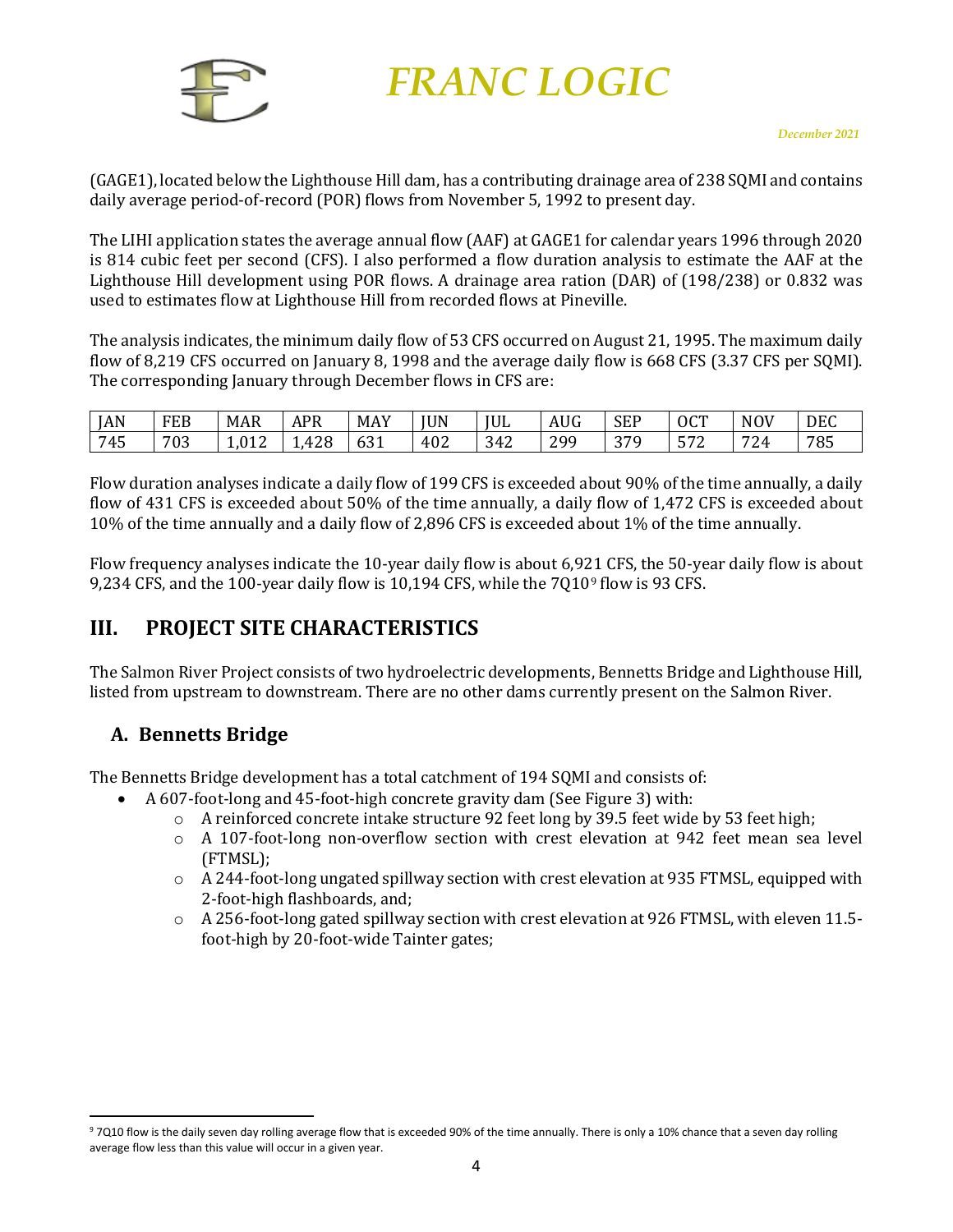

#### *December 2021*

- Three earth dikes 100, 1,330 and 695 feet long located along the south shore of the impoundment;
- An impoundment with gross storage capacity of 66,000 ACFT, maximum surface area of 3,550 acres and normal maximum surface elevation at 937 FTMSL;
- A 10,000-foot-long conduit system, directing water from the reservoir to<br>the downstream powerhouse, powerhouse, consisting of:
	- o A concrete tunnel section 650 feet long and 12 feet in diameter;
	- o A reinforced plastic pipeline *Figure 3 - Overview of Bennetts Bridge Dam* section 7,790 feet long and 12 feet in diameter;



<span id="page-5-0"></span>

- o A steel pipeline section 1,200 feet long and 11.5 feet in diameter;
- o A differential surge tank 105 feet high (Se[e Figure 4\)](#page-5-1);
- o A steel distributor 200 feet long and 12 feet in diameter, and;
- o Four steel penstocks, each 330 feet long and 8 feet in diameter, with associate shut-off and air valves;
- A concrete, brick and steel powerhouse 206 feet long and 70 feet wide, with 3.5-inch spaced coarse trashracks and 1.5-inch spaced overlays within each intake directing flow to four<br>horizontal Francis turbinehorizontal generators with a total installed capacity of about 28.75 MW. At a design head of 270 feet:
	- o Unit 1 produces 6.5 MW at a minimum turbine flow of 350 CFS and 7.0 MW at a maximum turbine flow of 400 CFS.
	- o Similarly, Units 2, 3 and 4 produces 7.0 MW at a *Figure 4 - Bennetts Bridge Powerhouse*



- <span id="page-5-1"></span>minimum turbine flow of 375 CFS and 7.5 MW at a maximum turbine flow of 467 CFS;
- Three existing 12-kilovolt (KV) transmission lines with a total length of 17,300 feet and appurtenant facilities.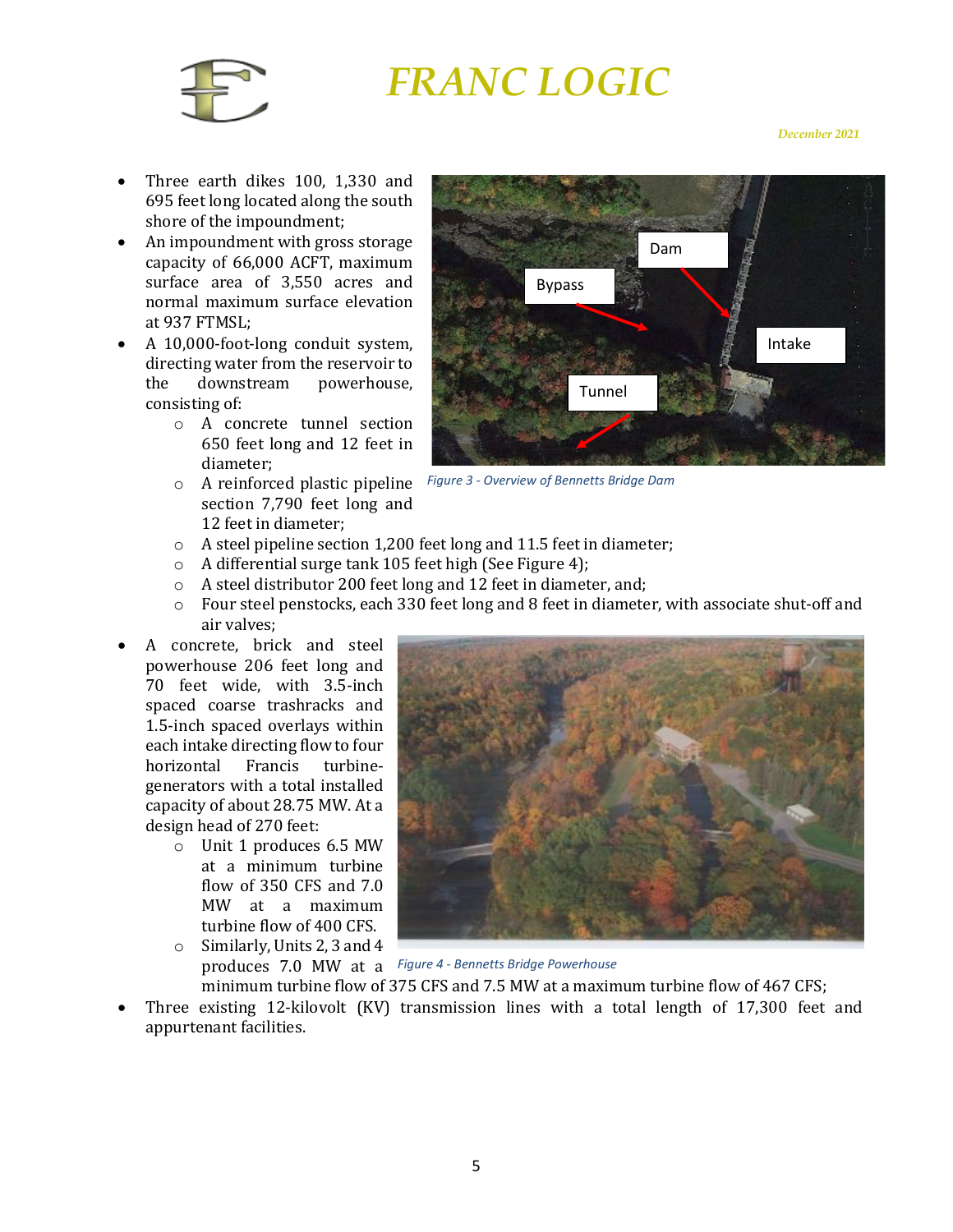

### <span id="page-6-0"></span>**B. Lighthouse Hill**

The Lighthouse Hill development has a total catchment of 198 SQMI and consists of:

- A 382-foot-long concrete gravity dam consisting of (Se[e Figure 5\)](#page-6-2):
	- o A 155-foot-long and 59-foot-high non overflow section with crest elevation at 656 FTMSL;
	- o A 15-foot-long sluice gate section;
	- o A 43-foot-long and 53-foot-high ungated spillway section with crest elevation at 650 FTMSL controlled by 1-foot-high flashboards, and;
	- $\circ$  A 184-foot-long and 46-foot-high spillway section with crest elevation at 643 FTMSL, gated with eight 20-foot-wide by 7-foot-high Tainter gates equipped with 1-foot-high flashboards;
- An impoundment with gross storage capacity of 3,200 ACFT, maximum surface area of 170 acres with normal maximum surface elevation at 651 FTMSL;
- A 324-foot-long and 40-foot-high earthen dike with crest elevation at 656 FTMSL;
- Three 17-foot-wide by 8-foot-high by 62-foot-long concrete penstocks;
- A 125-foot-long concrete, brick and steel powerhouse with an intake structure containing:
	- o 1.0-inch spaced trashracks;
	- o Two vertical Francis turbine-generator units with a total installed capacity of about 7.5

MW. At a design head of 62 feet each unit produces 3.5 MW at a minimum turbine flow of 725 CFS and 4.2 MW at a maximum turbine flow of 984 CFS.

o One new 2.150-MW environmental turbine-generator. The unit is operated to continuously release a base flow which varies throughout the year from 185 CFS in May through July, 285 CFS in January through April<br>and 335 CFS in and 335 CFS in



*Figure 5 - Lighthouse Hill Dam & Powerhouse*

<span id="page-6-2"></span>September through December;

- o A 40-foot-wide and 2,800-foot-long tailrace channel;
- o A 400-foot-long, 12-KV transmission line and appurtenant facilities.

# <span id="page-6-1"></span>**IV. ZONES OF EFFECT (ZOEs)**

The Salmon River Project has a total of six ZOEs that are defined as:

- 1. ZOE 1, which extends from the head of the Bennetts Bridge impoundment (also known as Salmon River Reservoir), downstream approximately 6.5 miles to the Bennetts Bridge spillway and intake;
- 2. ZOE 2, which extends from the Bennetts Bridge spillway, downstream approximately 3.5 miles to the Lighthouse Hill impoundment;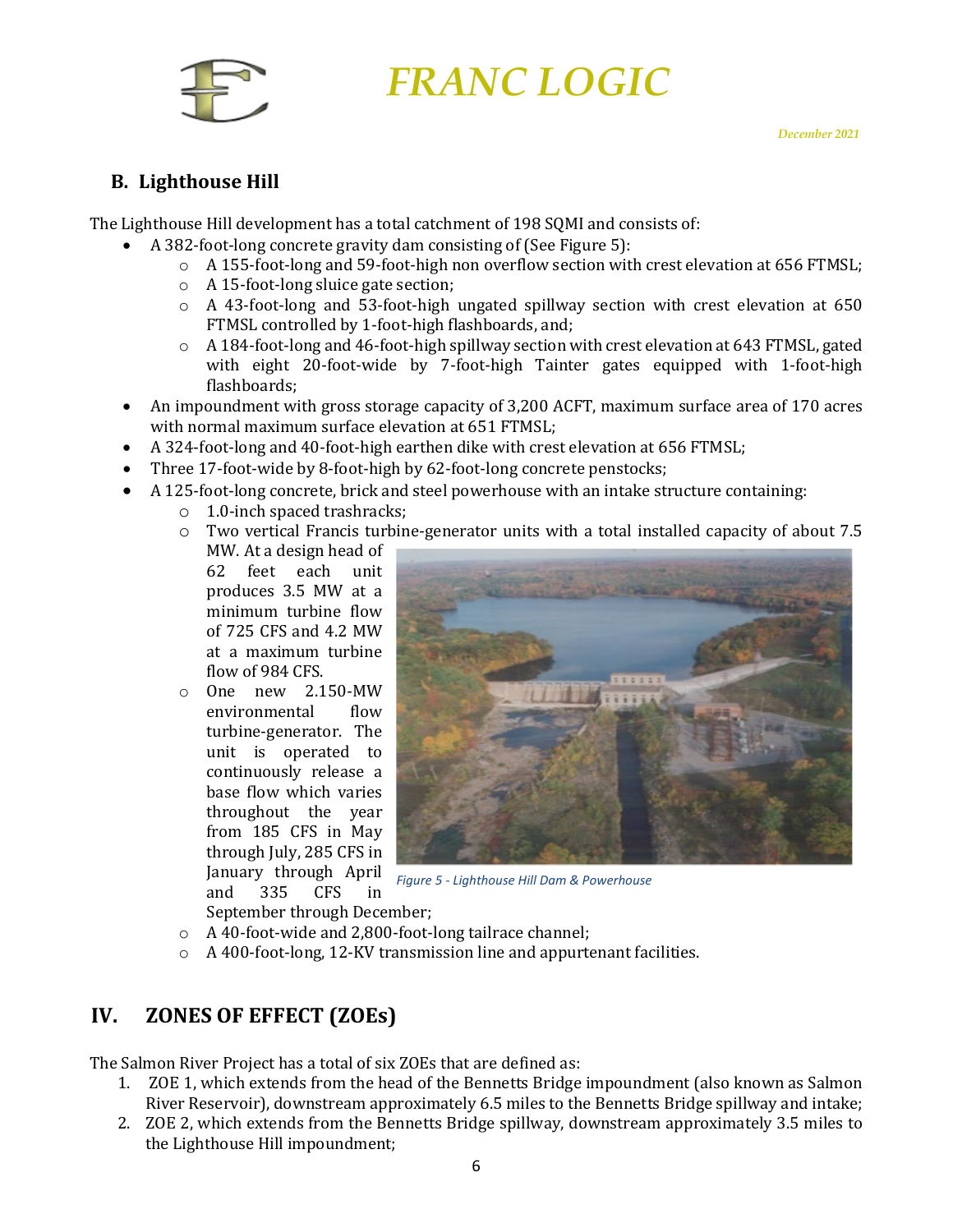

- 3. ZOE 3, which extends from the Bennetts Bridge tailrace, downstream approximately 0.2 miles to the Lighthouse Hill impoundment;
- 4. ZOE 4, which extends from the head of the Lighthouse Hill impoundment (also known as Lower Reservoir) at the Bennetts Bridge tailrace and bypassed reach confluence, downstream approximately 0.8 miles to the Lighthouse Hill dam and intake;
- 5. ZOE 5, which extends from the Lighthouse Hill spillway, downstream approximately 0.6 miles to the confluence with the Lighthouse Hill tailrace, and;
- 6. ZOE 6, which extends from the Lighthouse Hill powerhouse, downstream approximately 13.8 miles to Lake Ontario.

The alternative standards selected to satisfy the LIHI certification criteria in each of these ZOEs are identified in Table 1. As part of my review process, I checked and agreed with their selection with the exception noted in **red**.

| <b>CRITERION and STANDARD SELECTED</b>         |                            |                  |                             |                                          |                                                    |                                                          |                                                               |                                  |
|------------------------------------------------|----------------------------|------------------|-----------------------------|------------------------------------------|----------------------------------------------------|----------------------------------------------------------|---------------------------------------------------------------|----------------------------------|
| <b>Zone Number</b>                             | $\boldsymbol{A}$           | $\boldsymbol{B}$ | $\mathcal C$                | D                                        | $\bm E$                                            | $\boldsymbol{F}$                                         | G                                                             | $\boldsymbol{H}$                 |
| and Zone<br><b>Name</b>                        | Ecological<br><b>Flows</b> | Water<br>Quality | Upstream<br>Fish<br>Passage | <b>Downstream</b><br><b>Fish Passage</b> | <b>Shoreline</b><br>and<br>Watershed<br>Protection | <b>Threatened</b><br>and<br>Endangered<br><b>Species</b> | <b>Cultural</b><br>and<br><b>Historic</b><br><b>Resources</b> | Recreational<br><b>Resources</b> |
| 1. Bennetts<br><b>Bridge</b><br>Impoundment    | 2                          | $\overline{2}$   | 1                           | 2                                        | 1 Plus                                             | 3                                                        | 2                                                             | 2                                |
| 2. Bennetts<br><b>Bridge Bypassed</b><br>Reach | 2                          | 2                | 1                           | $\mathbf{1}$                             | 1 Plus                                             | 3                                                        | 2                                                             | $\overline{2}$                   |
| 3. Bennetts<br><b>Bridge Tailrace</b>          | 2                          | $\overline{2}$   | 1                           | $\mathbf{1}$                             | 1 Plus                                             | 3                                                        | $\overline{2}$                                                | $\overline{2}$                   |
| 4. Lighthouse<br>Hill<br>Impoundment           | 2                          | $\overline{2}$   | 1                           | 2                                        | 1 Plus                                             | 3                                                        | $\overline{2}$                                                | $\overline{c}$                   |
| 5. Lighthouse<br>Hill Bypassed<br>Reach        | 2                          | $\overline{2}$   | 2                           | 2                                        | 1 Plus                                             | 3                                                        | $\overline{2}$                                                | $\overline{2}$                   |
| 6. Lighthouse<br>Hill Downstream               | 2                          | 2                | 2                           | 2, 1                                     | 1 Plus                                             | 3                                                        | 2                                                             | 2                                |

#### **Table 1: Zones of Effect**

ZOEs 1 through 4 are shown in Figure 6 and ZOEs 5 and 6 are shown in Figure 7.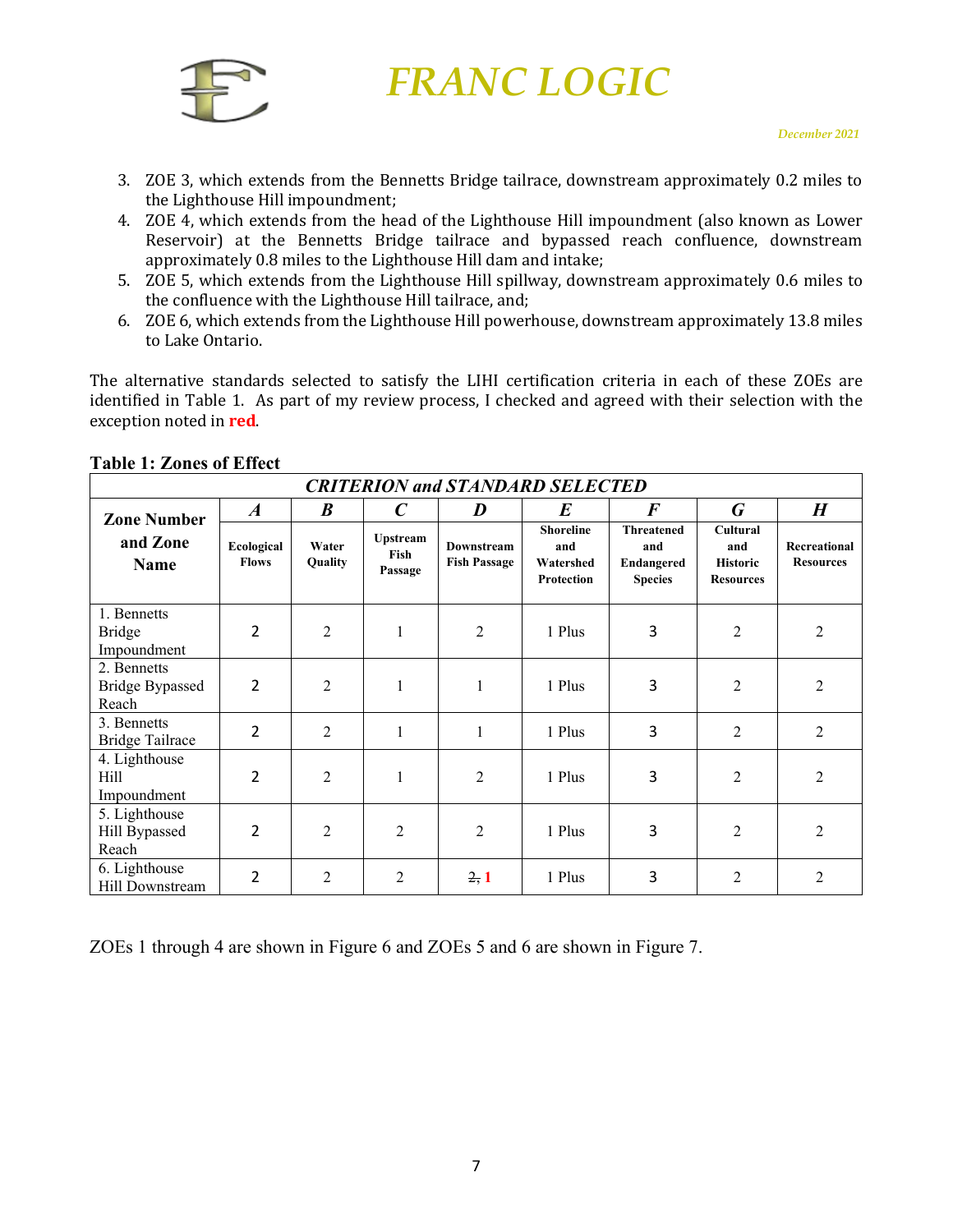

#### *December 2021*



*Figure 6 - ZOES 1, 2, 3 & 4*



*Figure 7 - ZOEs 5 & 6*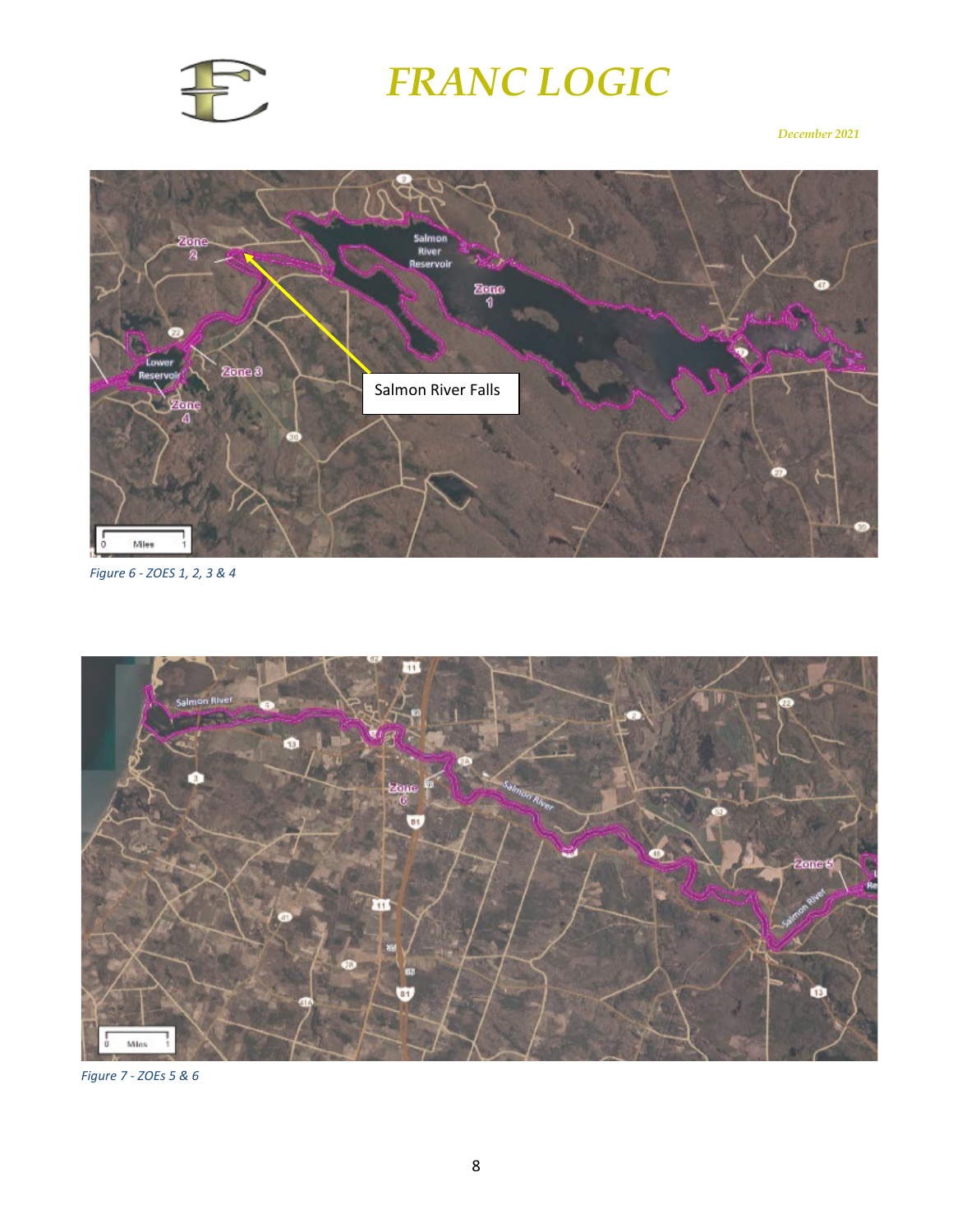

### <span id="page-9-0"></span>**V. REGULATORY AND COMPLIANCE STATUS**

A Section 401 Water Quality Certificate (WQC)<sup>[10](#page-9-2)</sup> for the Project was issued by the NYSDEC on April 28, 1994, on condition that the terms and conditions of the SRPSO, signed by NYSDEC, NMPC, NYRU, the AMC, and TU were met.

The FERC issued a 40 year Project license<sup>[11](#page-9-3)</sup>, No. 11408, to NMPC on February 21, 1996, which expires on February 20, 2036. The license contains a FEA dated February 16, 1996 (See page 24). The SRPSO is contained as Attachment A of the FEA (See page 105).

#### <span id="page-9-1"></span>**A. Licensing Requirements**

The FERC license includes a number of requirements intended to restore, protect, and enhance natural resources and improve public access and recreation. The FERC license contains twelve articles.

Article 401 – Requires the Salmon River Reservoir be operated according to Rule Curve 16, as finalized in the SRPSO. This rule curve provides protection and enhancement of aquatic resources, water quality, fisheries, aesthetic resources, and recreation resources in the Salmon River basin. Additionally, seasonal base flows, whitewater flows and ramping of flows are specified.

Article 402 – Develop a comprehensive plan for monitoring stream flows and reservoir water surface elevations and file for FERC approval.

Article 403 – Finalize a plan to install, operate, and maintain water temperature gages on the Salmon River. The plan should include a water temperature monitor at the Lighthouse Hill Reservoir. Determine feasibility of installing a water temperature monitor at the USGS gage at Pineville.

Article 404 – Develop a proposal for reducing the trashrack spacing a both the Bennetts Bridge and Lighthouse Hill developments.

Article 405 – Participate in the NYSDEC sea lamprey control program by providing periodic flow releases of about 36 CFS from Lighthouse Hill, when requested.

Article 406 – FERC reserves authority to require the construction, operation and maintenance for fishways, as may be prescribed by the US Department of the Interior (USDOI), pursuant to Section 18 of the Federal Power Act.

Article 407 – Develop a plan for enhancing wetland OR-18, associated with Lighthous[e H](#page-9-4)ill reservoir. On April 15, 1997, FERC approved the Salmon River Wetland Enhancement Plan (SRWEP).12

Article 408 – File a final plan with FERC to modify the streambed at the top of Salmon River Falls to better distribute the minimum flow releases required in Article 401, over the falls. On September 9, 1997, FERC modified and approved a Stream Bed Modification Plan (SBMP).[13](#page-9-5)

<span id="page-9-2"></span><sup>&</sup>lt;sup>10</sup> WQC - [https://lowimpacthydro.org/wpcontent/uploads/2020/08/11408\\_Salmon\\_WQC.pdf](https://lowimpacthydro.org/wpcontent/uploads/2020/08/11408_Salmon_WQC.pdf)

<span id="page-9-3"></span><sup>11</sup> FERC license - <https://elibrary.ferc.gov/eLibrary/idmws/common/opennat.asp?fileID=8402048>

<span id="page-9-4"></span><sup>12</sup> <https://elibrary.ferc.gov/eLibrary/filedownload?fileid=0014FDDF-66E2-5005-8110-C31FAFC91712>

<span id="page-9-5"></span><sup>13</sup> <https://elibrary.ferc.gov/eLibrary/filedownload?fileid=00152051-66E2-5005-8110-C31FAFC91712>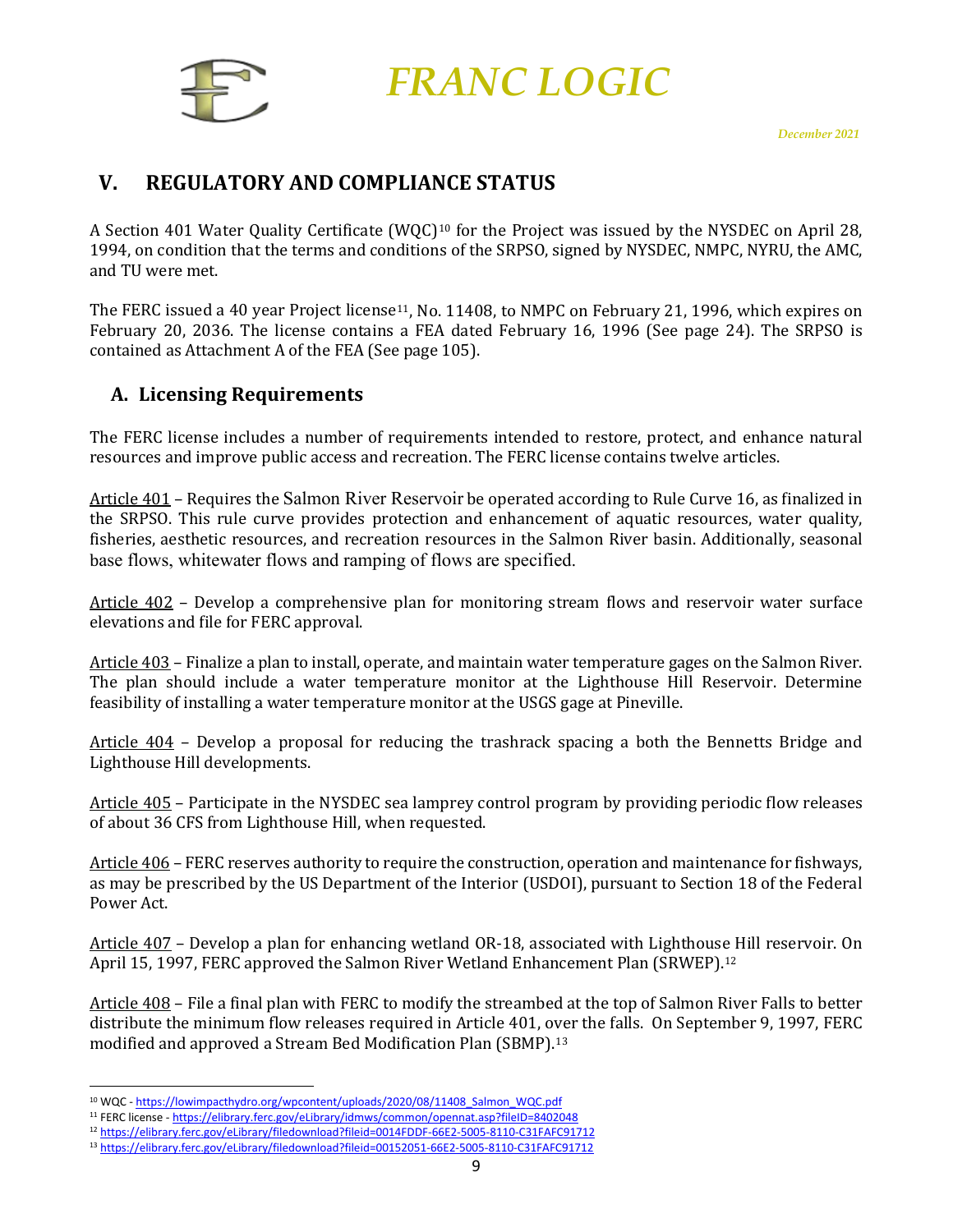

Article 409 – Re-paint the 1,200-foot-long above ground segment of the Bennetts Bridge pipeline in order to improve its visual compatibility with the surroundings. The paint should be a flat, dark brown color that blends with the dominant natural colors of the landscape.

Article 410 –Requires implementation of the submitted Landscape Plan filed with FERC on January 27, 1994. On April 3, 1997, FERC approved the Landscape Plan. [14](#page-10-1)

Article 411 - Implement the Programmatic Agreement (PA) with FERC, the Advisory Council on Historic Preservation (ACHP), and the New York State Historic Preservation Officer (SHPO). On January 18, 1995, SHPO submitted a PA for Project. On February 25, 1997, a Cultur[al](#page-10-3) Resources Management Plan (CRMP) was filed with FERC.[15](#page-10-2) On June 1, 1998, FERC approved the CRMP.16

Article 412 – Implement a Recreation Plan (RP) for submittal to FERC. On May 1, 1997, FERC approved the submitted RP. [17](#page-10-4) On February 10, 2004, FERC approved an amended RP. [18](#page-10-5)

#### <span id="page-10-0"></span>**B. Compliance Issues**

The current 8-year LIHI Certification for the Project was issued without any conditional requirements. Over the last eight years of the current certification, there have been nine FERC "extension of time" requests and no major compliance issues.

The following is a compliance summary list since the last LIHI certification period:

- On August 7, 2013, EBH submitted notice of Lighthouse Hill base flow excursions due to an outage to repair switchyard equipment that occurred on July 24, 2013[19](#page-10-6). On June 13, 2014, FERC informed EBH that this base flow deviation would not be deemed a license violation[20;](#page-10-7)
- On November 4, 2013, FERC notified EBH the base flow deviation from the Lighthouse Hill development due to a failed oil pump that occurred on September 3, 2013, would not be deemed a license violation<sup>[21](#page-10-8)</sup>;
- On August 23, 2016, EBH notified FERC of a base flow excursion due to lighting strike causing outage on August 13, 2016<sup>[22](#page-10-9)</sup> which FERC did not consider a violation of the license<sup>23</sup>;
- On October 7, 2016, FERC informed EBH that the late filing of the notice regarding cancellation of whitewater releases due to low water would not be considered a violation of the license <sup>[24](#page-10-11)</sup>;
- On November 29, 2016, FERC informed EBH the base flow deviation event that occurred on August 13, 2016 due to a lightning strike would not be considered a violation of the licens[e25](#page-10-12); and
- On December 12, 2016, FERC informed EBH the base flow deviation event that occurred on September 26, 2016, would not be considered a violation of the license<sup>26</sup>.

<span id="page-10-1"></span><sup>14</sup> <https://elibrary.ferc.gov/eLibrary/filedownload?fileid=0006468A-66E2-5005-8110-C31FAFC91712>

<span id="page-10-2"></span><sup>15</sup> <https://elibrary.ferc.gov/eLibrary/filedownload?fileid=000ACBED-66E2-5005-8110-C31FAFC91712>

<span id="page-10-3"></span><sup>16</sup> <https://elibrary.ferc.gov/eLibrary/filedownload?fileid=0006F7CB-66E2-5005-8110-C31FAFC91712> <sup>17</sup> <https://elibrary.ferc.gov/eLibrary/filedownload?fileid=001501EA-66E2-5005-8110-C31FAFC91712>

<span id="page-10-4"></span><sup>18</sup> <https://elibrary.ferc.gov/eLibrary/filedownload?fileid=01CDADED-66E2-5005-8110-C31FAFC91712>

<span id="page-10-5"></span><sup>19</sup> <https://elibrary.ferc.gov/eLibrary/filedownload?fileid=01B47551-66E2-5005-8110-C31FAFC91712>

<span id="page-10-7"></span><span id="page-10-6"></span><sup>20</sup> <https://elibrary.ferc.gov/eLibrary/filedownload?fileid=01C1BD1B-66E2-5005-8110-C31FAFC91712>

<span id="page-10-8"></span><sup>21</sup> <https://elibrary.ferc.gov/eLibrary/filedownload?fileid=01B90D43-66E2-5005-8110-C31FAFC91712>

<sup>22</sup> <https://elibrary.ferc.gov/eLibrary/filedownload?fileid=01E2C647-66E2-5005-8110-C31FAFC91712>

<span id="page-10-10"></span><span id="page-10-9"></span><sup>23</sup> <https://elibrary.ferc.gov/eLibrary/filedownload?fileid=01E530C6-66E2-5005-8110-C31FAFC91712>

<span id="page-10-11"></span><sup>24</sup> <https://elibrary.ferc.gov/eLibrary/filedownload?fileid=01E4272F-66E2-5005-8110-C31FAFC91712>

<span id="page-10-12"></span><sup>25</sup> <https://elibrary.ferc.gov/eLibrary/filedownload?fileid=01E530C6-66E2-5005-8110-C31FAFC91712>

<span id="page-10-13"></span><sup>26</sup> <https://elibrary.ferc.gov/eLibrary/filedownload?fileid=01E585CC-66E2-5005-8110-C31FAFC91712>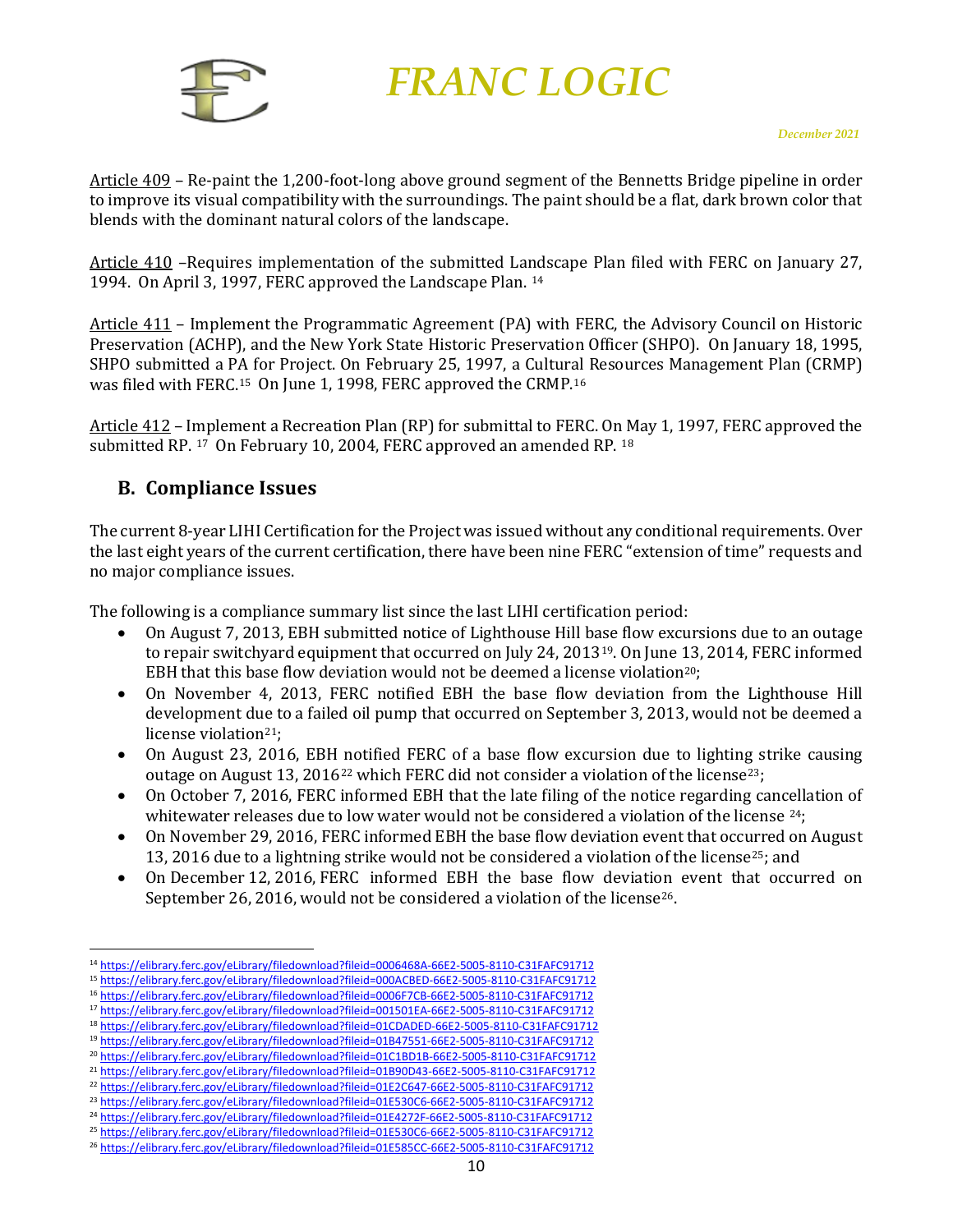

# <span id="page-11-0"></span>**VI. LIHI PUBLIC COMMENTS**

The LIHI recertification application was deemed submitted on September 7, 2021 and the Stage I Recertification Review was completed on September 29, 2021, with findings of no significant shortcomings but a request for supplemental information. On October 27, 2021, LIHI posted the application for the 60 day public comment period which closed on December 26, 2021. Although not required, EBH submitted a revised LIHI Recertification application on December 1, 2021 in response to the Stage 1 review.

#### <span id="page-11-1"></span>**A. Comment Letters**

On October 27, 2021, LIHI filed notice via their email list that the public comment period for the application had been opened. The notice stated, *"LIHI is seeking comment on this application. Comments that are directly tied to specific LIHI criteria (flows, water quality, fish passage, etc.) will be most helpful, but all comments will be considered. Comments may be submitted to the Institute by e-mail at [comments@lowimpacthydro.org](mailto:comments@lowimpacthydro.org) with "Salmon River Project Comments" in the subject line, or by mail addressed to the Low Impact Hydropower Institute, 1167 Massachusetts Avenue, Office 407, Arlington, MA 02476. Comments must be received at the Institute on or before 5 pm Eastern time on December 26, 2021 to be considered. All comments will be posted to the web site and the applicant will have an opportunity to respond. Any response will also be posted. The project description and complete application can be found HERE[27.](#page-11-3)"* No comments were received.

### <span id="page-11-2"></span>**B. Agency Correspondence**

On October 27, 2021, LIHI<sup>[28](#page-11-4)</sup> emailed contacts<sup>[29](#page-11-5)</sup> listed in the LIHI application as knowledgeable about the Project stating, *"You may have already received this notice if you are on the Low Impact Hydropower Institute [\(www.lowimpacthydro.org](http://www.lowimpacthydro.org/) ) email list. However, you were also identified as an agency contact on the LIHI recertification application recently submitted by Erie Boulevard Hydro LP the Salmon River Hydroelectric Project on Salmon River in New York. The application reviewer, Gary Franc (copied here), may be in contact with you if he has questions about these projects or wishes to clarify any aspects of the LIHI applications. You may also provide comments directly to LIHI as indicated below. More information about the projects and their application can be found in the link below. If you would like to receive additional notices about these projects or other hydroelectric projects in your region applying for LIHI certification, please sign up for our mailing list. [30](#page-11-6)*

No agencies or stakeholders responded. Given that the application and supplement provided all supporting documentation and no other apparent issues were uncovered, I did not reach out to any agencies.

<span id="page-11-6"></span><sup>30</sup> <https://form.jotform.com/202176096857060>

<span id="page-11-3"></span><sup>27</sup> <https://lowimpacthydro.org/lihi-certificate-20-salmon-river-hydroelectric-project-new-york/>

<span id="page-11-4"></span><sup>&</sup>lt;sup>28</sup> Maryalice Fischer – LIHI Certification Program Director - [mfischer@lowimpacthydro.org](mailto:mfischer@lowimpacthydro.org) - 603-664-5097 office - 603-931-9119 cell

<span id="page-11-5"></span><sup>&</sup>lt;sup>29</sup> [Eric.Davis@vermont.gov,](mailto:Eric.Davis@vermont.gov) [Jeff.Crocker@vermont.gov,](mailto:Jeff.Crocker@vermont.gov) [Betsy.Simard@vermont.gov,](mailto:Betsy.Simard@vermont.gov) [Bob.Popp@vermont.gov,](mailto:Bob.Popp@vermont.gov) elizabeth.peebles@vermont.gov, [scott.dillon@vermont.gov,](mailto:scott.dillon@vermont.gov) [melissa\\_grader@fws.gov](mailto:melissa_grader@fws.gov)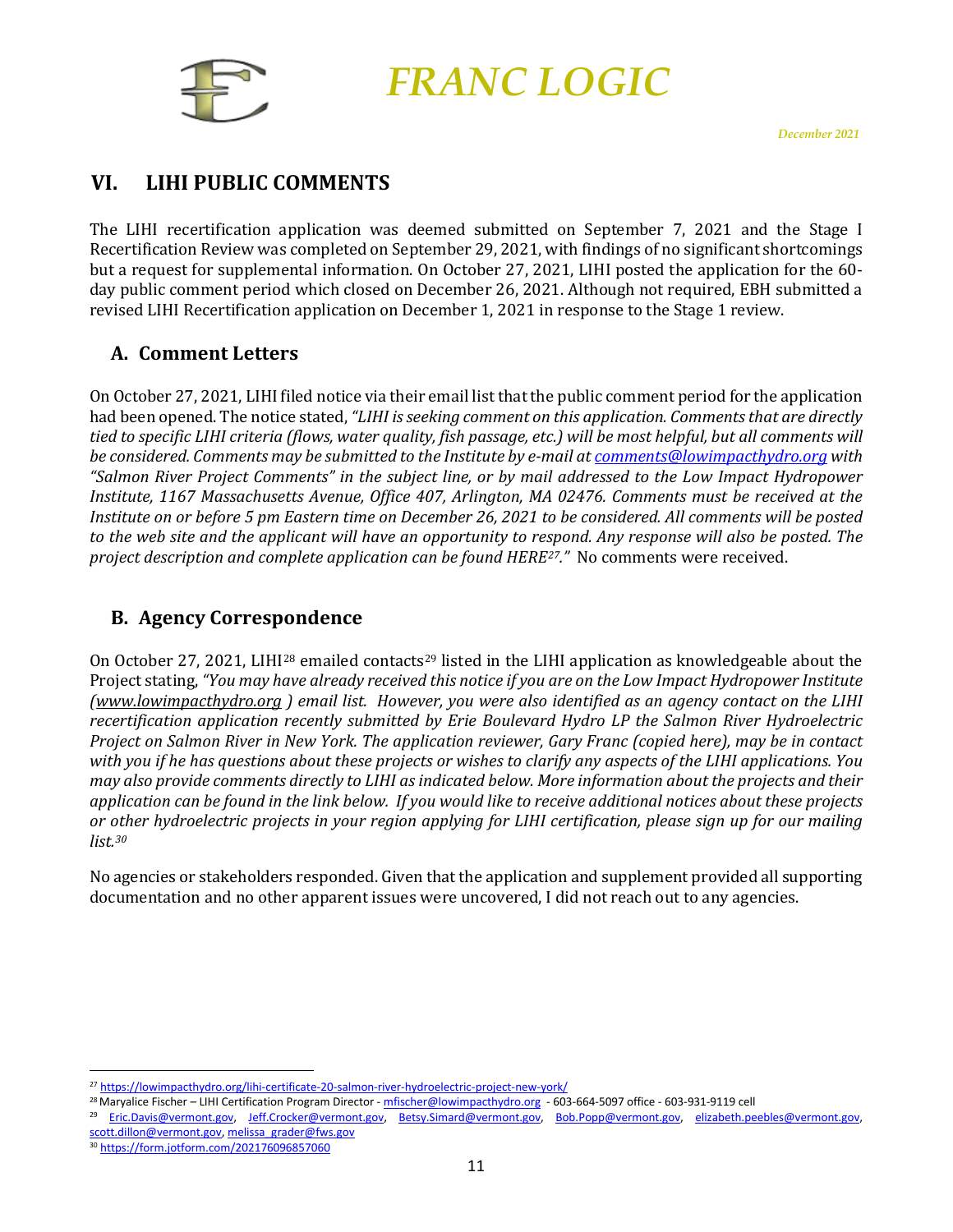

# <span id="page-12-0"></span>**VII. DETAILED CRITERIA REVIEW**

This section contains my recertification review of the Project with regard to the LIHI Certification criteria. As part of my review, I conducted a FERC eLibrary search to verify claims in the recertification application. My review concentrated on the period since the current certification term of the Project from 2013 to present, for FERC docket number P-11408.

### <span id="page-12-1"></span>**A. Ecological Flows**

The goal of this criterion is to support habitat and other conditions that are suitable for healthy fish and wildlife resources in riverine reaches that are affected by the facility's operation. The application states the Project satisfies the LIHI flows criterion by meeting alternative standard A-2 in all ZOEs.

According to the FEA[31,](#page-12-2) an Instream Flow Incremental Methodology (IFIM) study showed:

- The optimum flow for all species/life stages in the Salmon River for the entire year is between 400 and 500 CFS;
- A minimum flow of 350 CFS is needed to permit salmonid movement;
- Bank-to-bank wetted surface area occurs at 350 to 400 CFS;
- Water temperature is best moderated at 350 to 400 CFS or greater, and;
- Professional drift boat fishermen need a minimum of 350 CFS in the fall to operate their boats.

However, flow modeling studies showed that available storage could not consistently provide uninterrupted minimum flows in the range of 400 to 500 CFS<sup>32</sup>. Since uninterrupted minimum flow was the primary resource agency objective for enhancing aquatic resources in the Salmon River, seasonal base flows of 285 CFS (January 1 through April 30), 185 CFS (May 1 through August 31), and 335 CFS (September 1 through December 31) were established. Additionally, ramping rates were established to protect aquatic habitat and fisheries from extreme and sudden changes in flow.

In addition, the SRPSO established a Flow Management Advisory Team (FMAT) to keep abreast of the changing conditions that may affect river flows and to coordinate requests to the FERC for changes in flows, releases, and other water-related issues. The FMAT initially consisted of a number of parties each with one vote. The initial FMAT included the: NYSDEC, USFWS, National Park Service (NPS), NYS Office of Parks, Recreation and Historic Preservation (SHPO), American Whitewater Affiliation (AWA), NYRU, TU, AMC, Oswego County River Guides, Oswego County Federation of Sportsmen's Clubs, Oswego County Legislators, Village of Pulaski Mayor, Albion County Legislator, Town of Redfield Supervisor, Pulaski/Eastern Shore Chamber of Commerce, Salmon River Fishery Committee, and EBH.

Over the years, participation by some of the members has waned. However, participation by Federal and States agencies has remained active. Once a year the FMAT meets at the SRFH to discuss and monitor the effectiveness of flow requirements and evolving hydropower, ecological, and recreational needs in the Salmon River Basin.

The FMAT also facilitates post-licensing requests to the FERC for changes in flows or Project operations. An executive board of the FMAT, consisting of EBH and the NYSDEC, is used to mutually agree on temporary reduction in base flows or whitewater releases during extreme drought or emergency conditions. If

<span id="page-12-3"></span><span id="page-12-2"></span><sup>31</sup> FERC license See page 64 - <https://elibrary.ferc.gov/eLibrary/idmws/common/opennat.asp?fileID=8402048>

<sup>&</sup>lt;sup>32</sup> My flow duration analysis, indicates 400 CFS outflows below Lighthouse Hill are exceeded annually about 55% of the time, while 500 CFS outflows below Lighthouse Hill are exceeded annually about 45% of the time.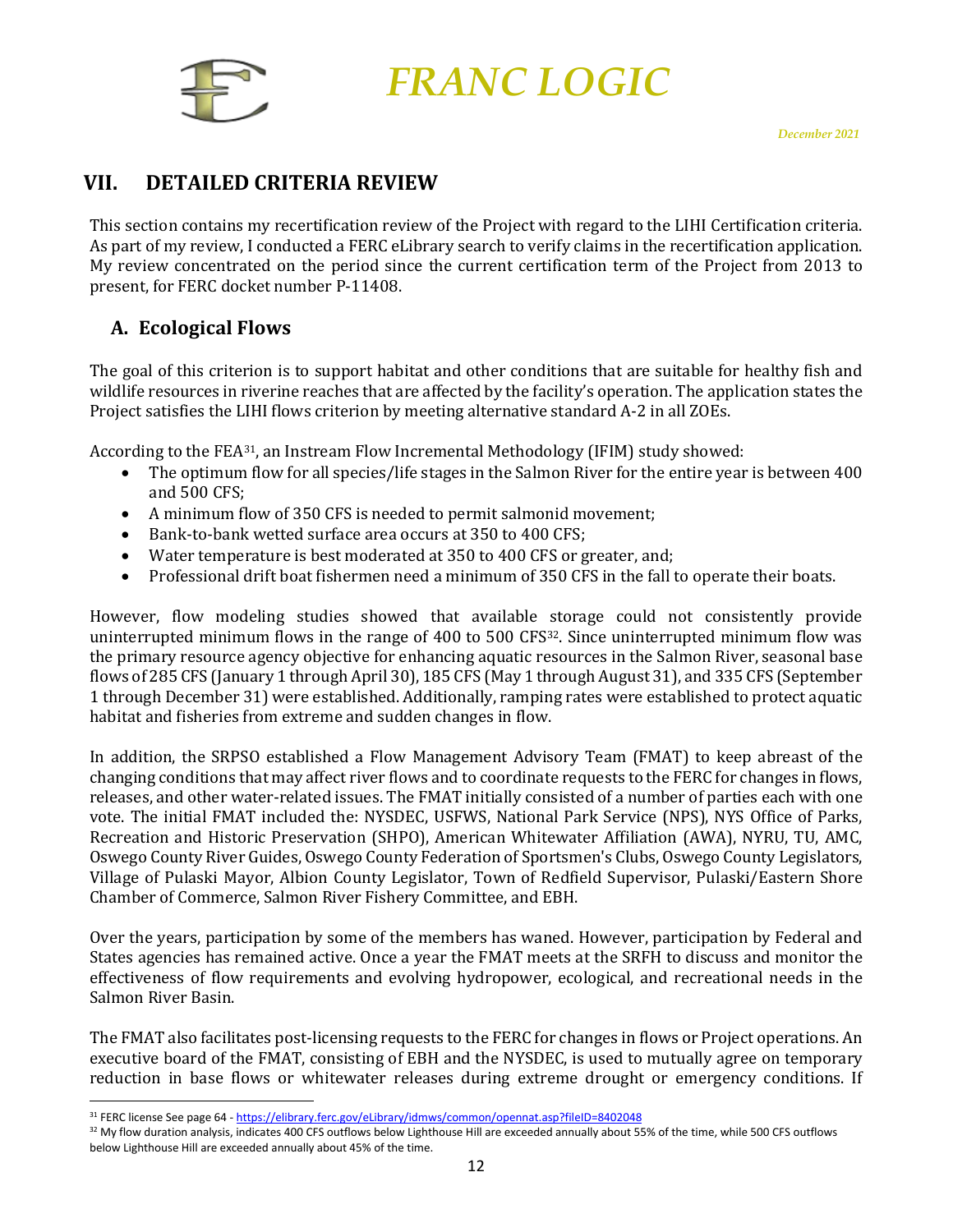

modifications occur, EBH notifies the FERC, NYSDEC and USFWS as soon as possible, but no later than 10 days after each such incident

#### <span id="page-13-0"></span>**Bennetts Bridge**

License article 401 requires releasing a continuous minimum flow of 20 CFS from July 1 through September 30, and 7 CFS for the remainder of the year, from the Bennetts Bridge dam into the bypass reach.

Releases from the Bennetts Bridge impoundment (Salmon River reservoir) must also follow ramping requirements whenever the inflow into the impoundment is relatively constant or is decreasing.

Outflow from the impoundment can increase:

- No more than 400 CFS every 24 hours when base flows are greater than 185 CFS (September through April), and;
- No more than 200 CFS every 24 hours when base flows are 185 CFS or less (May through August).

Outflow from the impoundment can decrease:

- No more than 400 CFS every 12 hours when base flows are greater than 185 CFS (September through April), and;
- No more than 200 CFS every 12 hours when base flows are 185 CFS or less (May through August).

License article 408 required modifying the streambed at the top of Salmon River Falls to better distribute the minimum flow releases over the falls. On December 12, 19[96](#page-13-2), the licensee filed a plan to modify the stream bed which was approved by FERC on September 9, 1997.33

#### <span id="page-13-1"></span>**Lighthouse Hill**

License article 401 requires that the Project be operated according to Rule Curve 16, as described in the SRPSO. This rule curve provides protection and enhancement of aquatic resources, water quality, fisheries, aesthetic resources, and recreation resources in the Salmon River basin. A continuous year round base flow from the Lighthouse Hill Reservoir is required while maintaining target water surface elevations in the Salmon River Reservoir, as shown in Table 2.

Base flows are released directly from the Lighthouse Hill development into the bypass reach. Additionally, a 22-CFS flow is passed from the Lighthouse Hill impoundment to the Salmon River Fish Hatchery (SRFH)<sup>[34](#page-13-3)</sup> which is then released from the SRFH downstream.

Target water surface elevations for the Salmon River Reservoir may not be achievable during periods of high or low inflows. High flow and low flow periods control when the water surface elevation at Salmon River Reservoir reaches the seasonal High-Flow or Low-Flow limit in Table 2. During high flow or low flow periods, base flows take precedence over reservoir elevations. However, base flows can be less than the required amount during extreme drought or emergency conditions.

<span id="page-13-2"></span><sup>33</sup> <https://elibrary.ferc.gov/eLibrary/filedownload?fileid=8184198>

<span id="page-13-3"></span><sup>34</sup> Located in Altmar, NY and built in 1980, the SRFH specializes in raising steelhead, Chinook salmon, Coho salmon, brown trout and landlocked salmon. Originally constructed to revive and enhance the fishery of the Great Lakes, this facility provides most of the fish for the now multi-million dollar Lake Ontario salmonid fishery. Each year this hatchery produces more than 2,000,000 fingerlings (young fish 3-5 inches long) and close to 1,000,000 yearlings (fish one year old or over) and stocks 3.5 million trout and salmon, and nine million walleye fry. The fish are transported by trucks that are specially equipped with tanks of oxygenated water.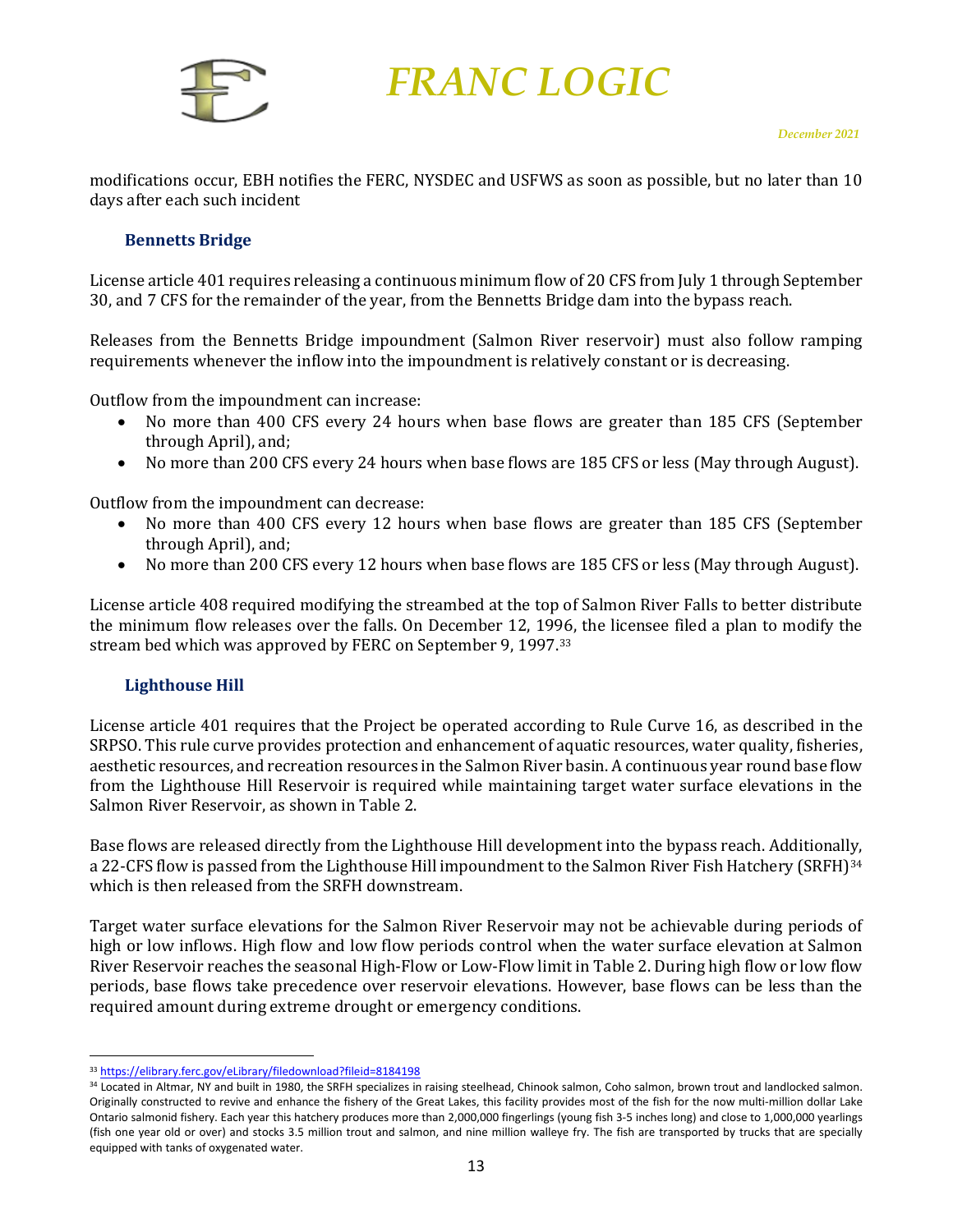

| Table 2 - Project Base Flow and Targeted Reservoir Elevations |                           |                                                         |                        |                        |  |  |  |  |
|---------------------------------------------------------------|---------------------------|---------------------------------------------------------|------------------------|------------------------|--|--|--|--|
|                                                               | <b>Base Flow</b><br>Below | Salmon River Reservoir<br><b>Targeted Water Surface</b> | Salmon River Reservoir | Salmon River Reservoir |  |  |  |  |
|                                                               |                           |                                                         | High-Flow              | Low-Flow               |  |  |  |  |
| Month                                                         | Lighthouse                | Elevation                                               | Trigger                | Trigger                |  |  |  |  |
|                                                               | Hill                      | (feet)                                                  | Elevation              | Elevation              |  |  |  |  |
|                                                               | (cfs)                     |                                                         | (feet)                 | (feet)                 |  |  |  |  |
| anuary                                                        | 285                       | 935                                                     | 936                    | 925                    |  |  |  |  |
| February                                                      | 285                       | 932                                                     | 933                    | 925                    |  |  |  |  |
| March                                                         | 285                       | 923                                                     | 937                    | 920                    |  |  |  |  |
| April                                                         | 285                       | 926                                                     | 937                    | 920                    |  |  |  |  |
| May                                                           | 185                       | 936                                                     | 937                    | 920                    |  |  |  |  |
| Iune                                                          | 185                       | 936                                                     | 937                    | 920                    |  |  |  |  |
| July                                                          | 185                       | 936                                                     | 937                    | 920                    |  |  |  |  |
| August                                                        | 185                       | 935                                                     | 936                    | 920                    |  |  |  |  |
| September                                                     | 335                       | 933                                                     | 934                    | 918                    |  |  |  |  |
| October                                                       | 335                       | 930                                                     | 931                    | 918                    |  |  |  |  |
| November                                                      | 335                       | 930                                                     | 931                    | 918                    |  |  |  |  |
| December                                                      | 335                       | 931                                                     | 932                    | 925                    |  |  |  |  |

Additionally, whitewater flows must be released for no less than five weekends per year from Lighthouse Hill as follows:

- 400 CFS for one weekend in June;
- 750 CFS for two weekends in July;
- 750 CFS for the first full weekend in August, and
- 750 CFS for the first weekend in September.

#### <span id="page-14-0"></span>**Summary**

License article 402 required developing a plan for monitoring stream flows and reservoir water surface elevations. A Stream Flow and Reservoir Elevation Monitoring Pl[an](#page-14-2) (SFREMP) was filed on February 11, 199[735](#page-14-1), The SFREMP was approved by the FERC on May 5, 1997.36 Consistent with this plan, staff gages were installed in the Salmon River Reservoir for purposes of field verification.

On August 20, 2003<sup>37</sup>, an amended SFREMP was filed to use a website<sup>[38](#page-14-4)</sup> to provide the public with short term and long term release information immediately downstream of Lighthouse Hill in lieu of using the downstream USGS gage 04250200 Salmon River at Pineville, NY. FERC approved the amended plan on September 30, 2003.[39](#page-14-5)

These minimum and base flows may be temporarily modified if required by operating emergencies beyond the control or for short periods of time upon mutual agreement between EBH, NYSDEC, and USFWS with EBH notifying the FERC as soon as possible, but no later than 10 days after each incident.

<span id="page-14-1"></span><sup>35</sup> <https://elibrary.ferc.gov/eLibrary/filedownload?fileid=8357706>

<span id="page-14-2"></span><sup>36</sup> <https://elibrary.ferc.gov/eLibrary/filedownload?fileid=3079501>

<span id="page-14-3"></span><sup>37</sup> <https://elibrary.ferc.gov/eLibrary/filedownload?fileid=9764445>

<span id="page-14-4"></span><sup>38</sup> <https://safewaters.com/facility/42>

<span id="page-14-5"></span><sup>39</sup> <https://elibrary.ferc.gov/eLibrary/filedownload?fileid=9785431>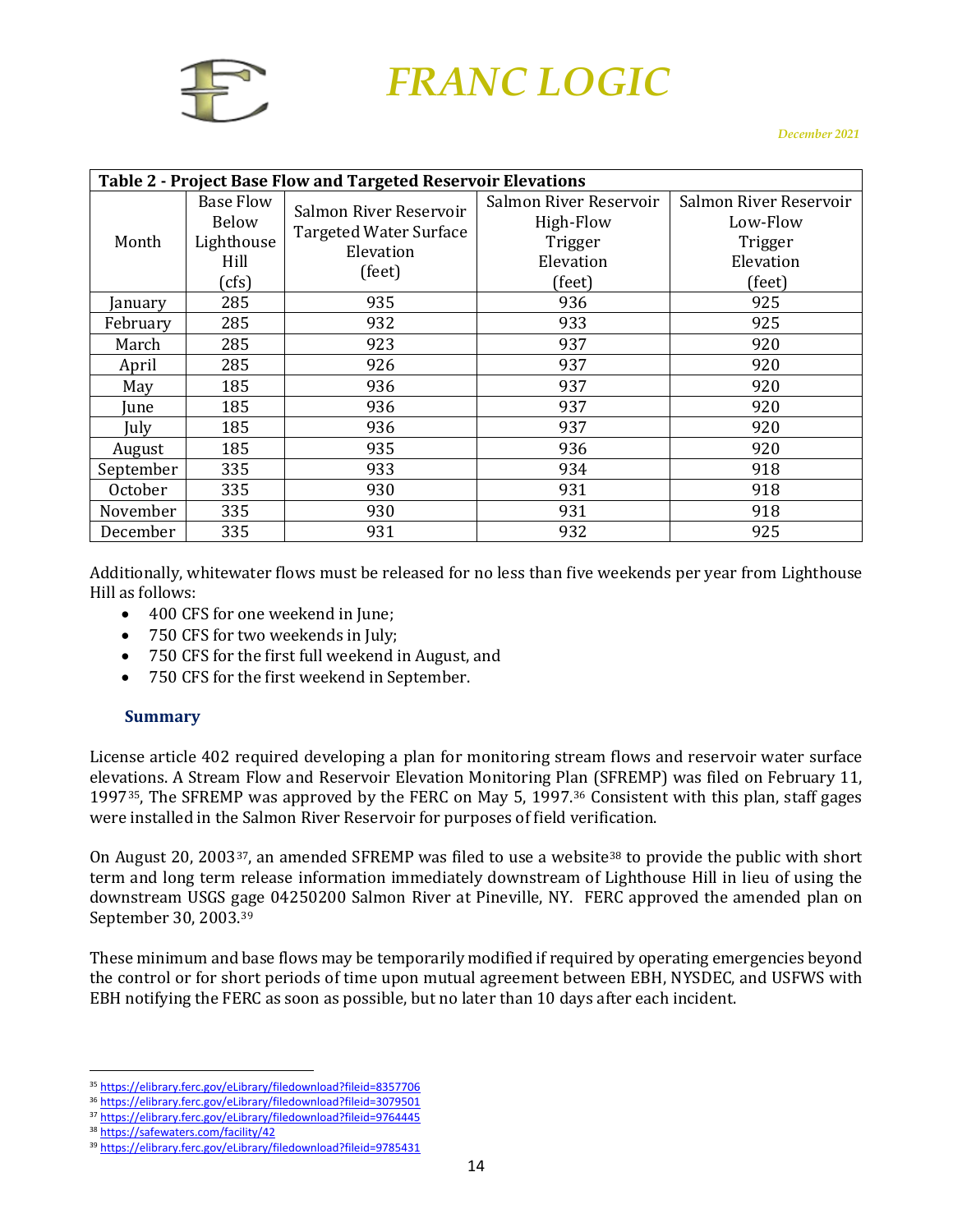

A review of the FERC docket indicates a few deviations occurred in providing base flows over the current LIHI certification period. However, EBH notified FERC as required, none were due to operator error, and no license violations were assessed. My review confirms that EBHis in compliance with minimum and base flow releases and pond fluctuation limits supportive of aquatic habitat, and therefore, this LIHI criterion is satisfied.

#### <span id="page-15-0"></span>**B. Water Quality**

The goal of this criterion is to ensure that water quality is protected in water bodies directly affected by facility operations, including downstream reaches, bypassed reaches, and impoundments above dams and diversions. The application states the Project satisfies the LIHI water quality criterion in all ZOEs by meeting alternative standard B-2.

The Salmon River is listed as impaired in the 2018 Section  $303(d)$  List<sup>[40](#page-15-2)</sup> of impaired waters requiring a total maximum daily load (TMDL) and other strategies for polychlorinated biphenyls (PCBs) and Mirex<sup>[41](#page-15-3)</sup> contaminated sediments. The cause of this impairment is not related to the Project's operations.

EBH states the Salmon River Project is in compliance with all conditions of the WQC which was issued by the NYSDEC on April 28, 1994, on condition that the terms and conditions of the SRPSO were met. The original WQC is still in effect. Additionally, EBH contacted the NYSDEC on July 8, 2021, regarding the current WQC status. The NYSDEC responded on July 12, 2021 stating that the existing WQC is valid for the duration of the FERC license. This consultation documentation was provided in Appendix D of the LIHI recertification application.

#### <span id="page-15-1"></span>**Bennetts Bridge**

According to the FEA[42,](#page-15-4) a field study conducted in May and September 1993 examined reservoir habitat, which would be affected by reservoir drawdown. The study found that Rule Curve 16 would have the following effects:

- The Salmon River Reservoir would have an average annual fluctuation of 6 feet with the highest water level in May and the lowest water level in October. A 6-foot drawdown exposes 600 acres or about 20% of land around the perimeter of the reservoir. The drawdown eliminates all flooding of terrestrial vegetation, and reduces cover in most littoral areas, but provides habitat for fall migrating shorebirds and increases shoreline recreation access;
- Keeps the Salmon River Reservoir near full elevation (933 to 934 feet FTMSL) from May through July, thereby preserving fish spawning and waterfowl nesting habitat during the most critical reproduction period;
- Increases late summer elevations up to 4 feet higher than historically, which improves recreation and aesthetics opportunities;
- Allows for continued moderate fall drawdown of the reservoir; and<br>• Provides a continuous base flow needed for the trout and salmonid
- Provides a continuous base flow needed for the trout and salmonid fishery downstream.

Prior to 1940, seventeen species of fish were collected from the Bennetts Bridge impoundment. By the 1950's brook, rainbow, and brown trout provided a substantial fishery which produced trophy catches. The introduction of yellow perch and largemouth bass eventually diminished the trout fishery. In 1967, the

<span id="page-15-2"></span><sup>40</sup> [https://www.dec.ny.gov/docs/water\\_pdf/section303d2018.pdf](https://www.dec.ny.gov/docs/water_pdf/section303d2018.pdf)

<span id="page-15-3"></span><sup>&</sup>lt;sup>41</sup> An insecticide banned by the US EPA in 1976

<span id="page-15-4"></span><sup>42</sup> FERC license See page 69 - <https://elibrary.ferc.gov/eLibrary/idmws/common/opennat.asp?fileID=8402048>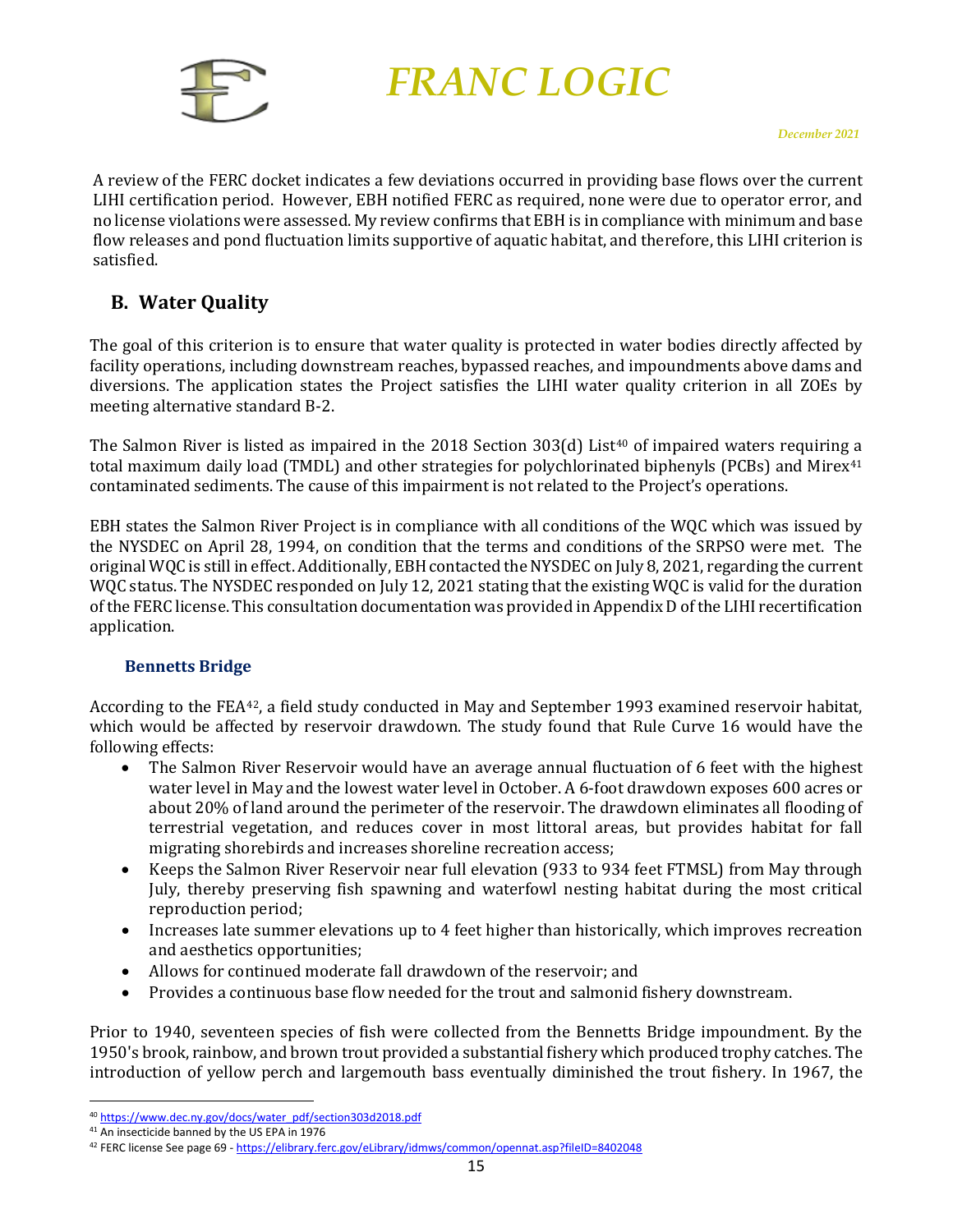

reservoir was drawn down and rotenone was applied to eliminate yellow perch, largemouth bass and rough fish to allow reestablishment of brook trout. This effort was unsuccessful as an assessment of temperature conditions in the reservoir indicated suitable cool water trout habitat was limited. The NYSDEC discontinued management of the Salmon River Reservoir for coldwater fish in the 1970's and plans no further fish stocking.

The reservoir is considered a good self-sustaining largemouth bass fishery but is dominated by stunted yellow perch. Other species present in small populations include rock bass, brown bullhead, pumpkinseed and occasional rainbow, brown, and brook trout.

#### <span id="page-16-0"></span>**Lighthouse Hill**

The FEA[43](#page-16-2) states that prior to 1940, sixteen species of fish were collected from the Lighthouse Hill impoundment. Between 1934 and 1938, the NYSDEC stocked about 1,350 fingerling brown trout each year in the impoundment. From 1968 through 1981, about 4,500 brown trout, from 4. 5 to 9.5 inches in length, were stocked each year. Stocking of rainbow trout began in 1982 and continues at a rate of 4,300 fish per year, sized from 8.5 to 11.25 inches.

Summer water temperatures at Lighthouse Hill are typically too warm to support a rainbow trout fishery throughout the year, however, summer holdovers are common. The present fish population includes brown trout, rainbow trout, yellow perch, pumpkinseed, and brown bullhead.

The FEA states that a continuous base flow decreases water temperature fluctuations, helps moderate water temperatures throughout the Salmon River, and reduces adverse temperature-related impacts on the fishery. Spawning runs of salmonids and other fish are dependent on environmental cues, including water temperature and flow. Water temperature and varying flows could adversely affect the salmonid fishery of the Salmon River.

Article 403 of the license required submitting a plan to install, operate, maintain and [mo](#page-16-3)nitor water temperat[ure](#page-16-4) gages on the Salmon River. The Water Temperature Monitoring Plan (WTMP)<sup>44</sup> was filed on December 12, 1996, which FERC approved on October 2, 199745. Ongoing water temperature monitoring is limited to the Lighthouse Hill Reservoir, USGS gage at Pineville, NY, and the SRFH.

#### <span id="page-16-1"></span>**Summary**

My review of the FERC docket indicates the Project over the current LIHI certification period has been operated in accordance with its water quality requirements and does not adversely impact water quality. Therefore, this LIHI criterion is satisfied.

<span id="page-16-2"></span><sup>43</sup> FERC license See page 52 - <https://elibrary.ferc.gov/eLibrary/idmws/common/opennat.asp?fileID=8402048>

<span id="page-16-3"></span><sup>44</sup> <https://elibrary.ferc.gov/eLibrary/filedownload?fileid=8231300>

<span id="page-16-4"></span><sup>45</sup> <https://elibrary.ferc.gov/eLibrary/filedownload?fileid=8178405>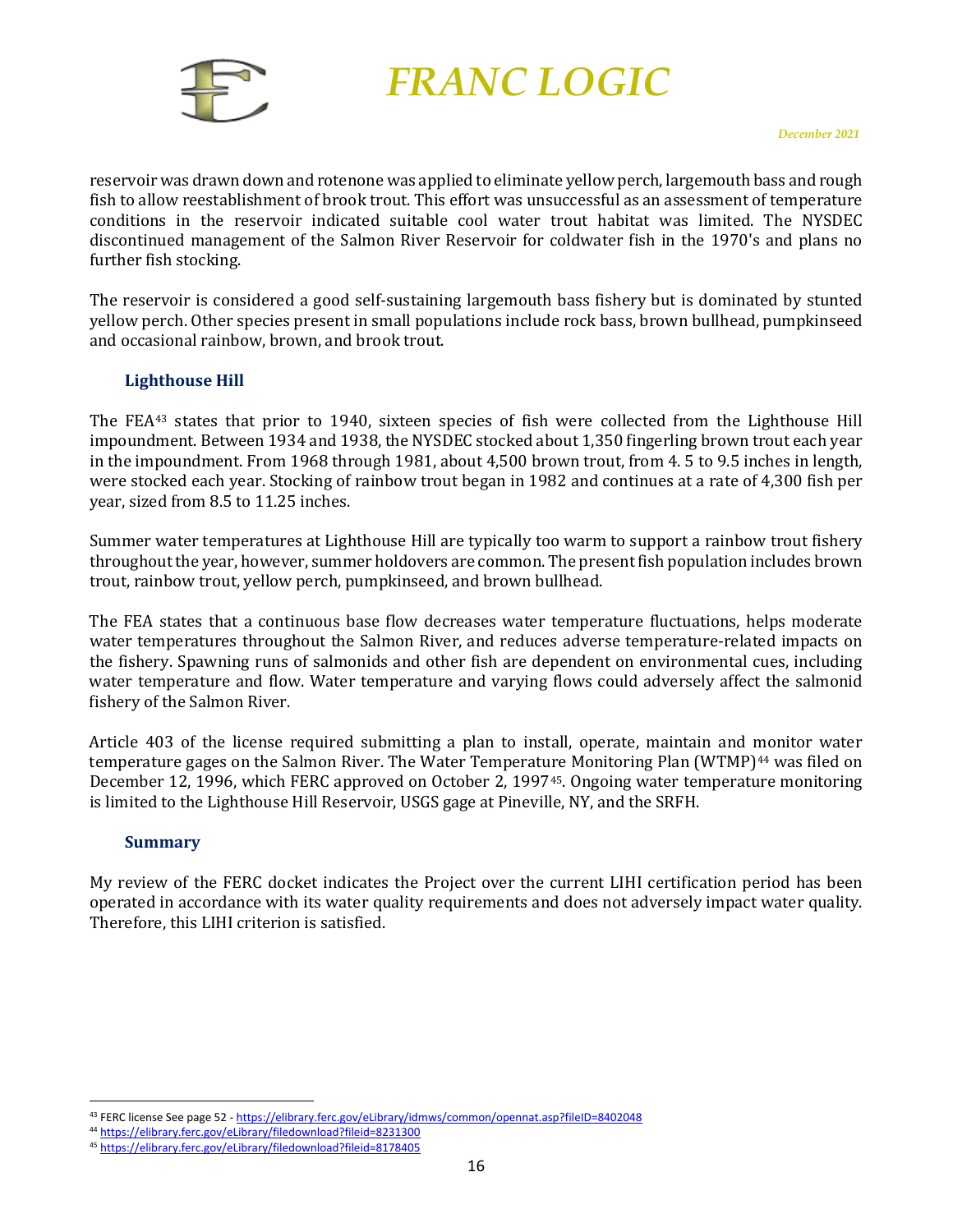

### <span id="page-17-0"></span>**C. Upstream Fish Passage**

The goal of this criterion is to ensure safe, timely and effective upstream passage of migratory fish so that migratory species can successfully complete their life cycles and maintain healthy populations in areas affected by the Project's facilities. The application states that the Project satisfies the LIHI upstream fish passage criterion in ZOEs 1 through 4 by meeting alternative standard C-1 and in ZOEs 5 and 6 by meeting alternative standard C-2.

By letter dated January 25, 1993, the USDOI determined that no upstream passage facilities for the Project were required but reserved its authority to prescribe upstream fish passage in the future. Section E of FERC's FEA[46](#page-17-5) describes this in greater detail and Article 406[47](#page-17-6) of the FERC license includes the FERC's reservation authority pursuant to Section 18 of the Federal Power Act.

#### <span id="page-17-1"></span>**Bennetts Bridge**

There are no upstream fish passage barriers or migratory fish management issues upstream or within the Salmon River Reservoir. The FEA states that the reservoir is considered a good self-sustaining largemouth bass fishery but is dominated by stunted yellow perch. Other species present in small populations include rock bass, brown bullhead, pumpkinseed, and occasional rainbow, brown, and brook trout; however, there is little suitable habitat for fish in the bypassed reach.

About a mile downstream within the Bennetts Bridge bypassed reach, the natural 110-foot Salmon River Falls has historically precluded fish migration upstream of the falls.

#### <span id="page-17-2"></span>**Lighthouse Hill**

When the dam was built in 1930, it precluded access to migratory fish upstream approximately 3.1 river miles to the natural barrier of the Salmon River Falls, although landlocked Atlantic salmon had been extirpated prior to 1900, while alewife and sea lamprey, both considered invasive species were also present but have since been controlled[48.](#page-17-7) The present fish population within the impoundment includes brown trout, rainbow trout, yellow perch, pumpkinseed, and brown bullhead. The USDOI has not required upstream passage into the impoundment primarily due to the physical 110-foot high Salmon River Falls barrier, approximately 2 miles upstream of the impoundment.

#### <span id="page-17-3"></span>**Summary**

A review of the FERC docket and the LIHI application confirms that the Project does not adversely affect upstream passage for migratory species since none are present, and therefore this LIHI criterion is satisfied.

#### <span id="page-17-4"></span>**D. Downstream Fish Passage**

The goal of this criterion is to ensure safe, timely and effective downstream passage of migratory fish, and for riverine fish that the facility minimizes loss of fish from reservoirs and upstream river reaches affected by facility operations. Migratory species can successfully complete their life cycles and maintain healthy

<span id="page-17-5"></span><sup>46</sup> FERC license See page 4 and 42 - <https://elibrary.ferc.gov/eLibrary/idmws/common/opennat.asp?fileID=8402048>

<span id="page-17-6"></span><sup>47</sup> FERC license See page 16 - <https://elibrary.ferc.gov/eLibrary/idmws/common/opennat.asp?fileID=8402048>

<span id="page-17-7"></span><sup>48</sup> Lower Salmon River Restoration and Recreation Enhancement Plan See page 10 - [https://www.dec.ny.gov/docs/fish\\_marine\\_pdf/r7lsrrrep.pdf](https://www.dec.ny.gov/docs/fish_marine_pdf/r7lsrrrep.pdf)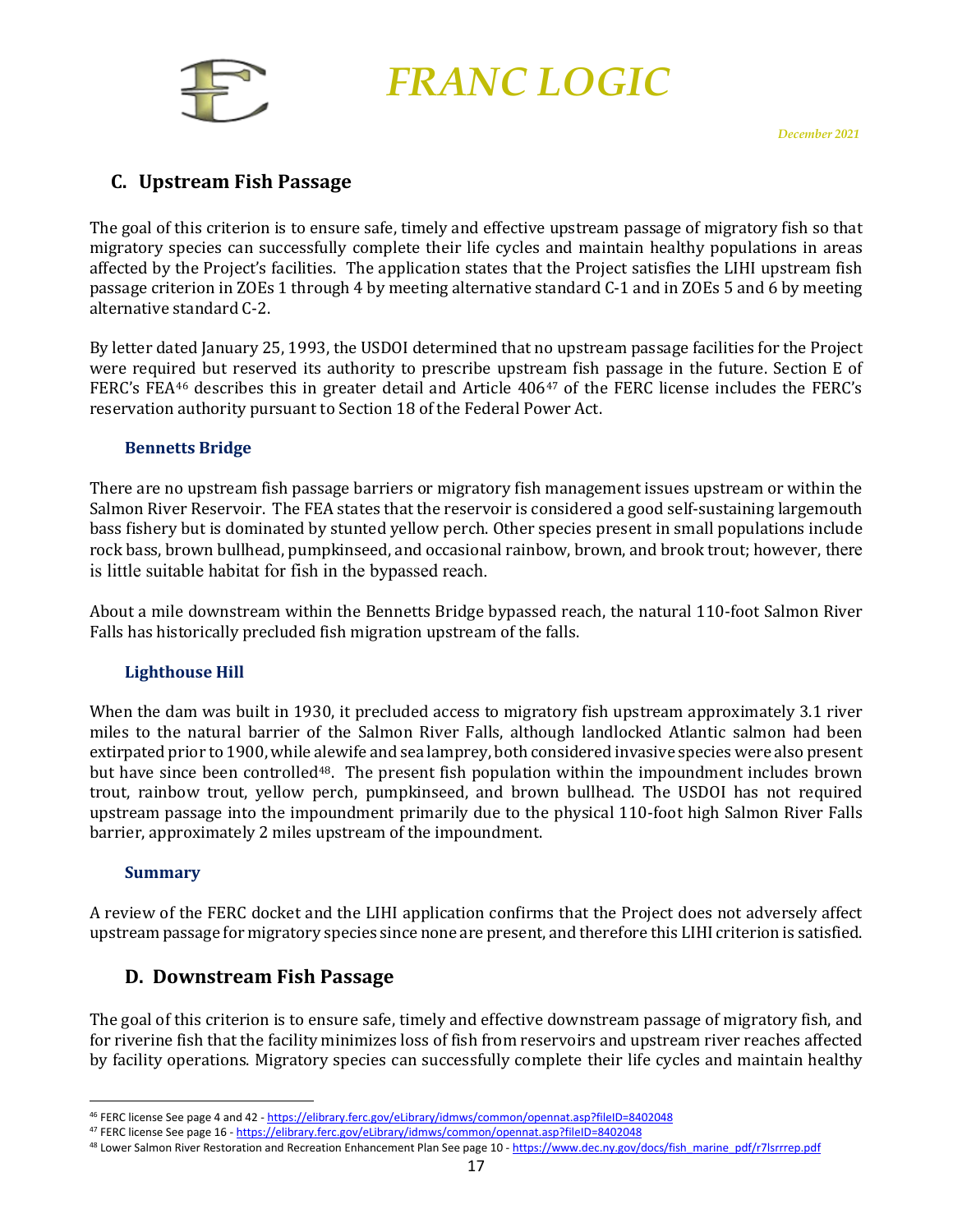

populations in areas affected by the facility. The application states that the Project satisfies the LIHI downstream fish passage criterion in ZOEs 1, 4, 5 and 6 by meeting alternative standard D-2 and in ZOEs 2 and 3 by meeting alternative standard D-1. My review finds that standard D-1 is also appropriate for ZOE 6 since once downstream of the Lighthouse Hill dam, there is no further facility-related barrier to continued passage.

The Salmon River derives its name from the landlocked Atlantic salmon which were of great importance to Native Americans and early settlers of the region. These native salmon were extirpated from the river by 1872 and from Lake Ontario by 1898.

By letter dated January 25, 1993, the USDOI determined that no separate downstream passage facilities for the Project were required but reserved its authority to prescribe downstream fish passage in the future. License article 406 includes the FERC's reservation authority pursuant to Section 18 of the Federal Power Act.

Additionally, license article 404 required the installation of new trashracks at both developments by replacing the existing 3.75-inch spaced trashracks at Lighthouse Hill with 1.0-inch spaced trashracks within 4 years from the issuance of the license and installing 1.0-inch spaced trashracks at Bennetts Bridge when the existing 1.5-inch spaced trashrack overlays used on the 3.5-inch trash racks needed repair or replacement. This has not occurred to date.

FERC issued an order modifying and approving the Trashrack Installation Plan (TIP) on November 16, 1999 based on the plan filed on October 22, 1999[49.](#page-18-0) On July 2, 2001, EBH filed a request to amend the TIP to reflect the installation of new 1-inch trashracks at Lighthouse Hill, which FERC approved on September 28, 200[150](#page-18-1).

Prior to 1940, thirty one species of fish were identified downstream of Lighthouse Hill. Smallmouth bass reproduction and fishing were very good below the Village of Pulaski. Limited brown trout and rainbow trout fishing occurred above Pulaski during spring and summers when water temperatures remained cool.

In 1956, Atlantic salmon that had been stocked two miles below Lighthouse Hill were found to have grown well. In 1968, the NYSDEC initiated a Pacific salmon and steelhead stocking program in the Salmon River and tributaries below Lighthouse Hill. In 1977, salmonid stocking was significantly reduced due to health concerns associated with high levels of PCBs discovered in Lake Ontario fish. The New York State Department of Health (NYSDH) initiated an education program, health advisories, and fish consumption restrictions in 1976-77. Stocking resumed to previous levels in 1979.

Throughout the 1980's and 1990's tributaries downstream of the Project provided excellent habitat for brook trout, steelhead, Coho salmon, and Chinook salmon. These tributaries had a diversity of other fish, at least 18 species include suckers, shiners, darters, dace, American eels, and lamprey. A 1992 angler survey showed a diminished fishery in the Salmon River, with 40% fewer anglers and 20% fewer Chinook salmon in 1992 than in 1989. The diminished fishery is partially due to changes in the state's snagging regulations introduced in 1992 and later rescinded, and partially due to reported declines of salmon populations in Lake Ontario.

<span id="page-18-0"></span><sup>49</sup> <https://elibrary.ferc.gov/eLibrary/filedownload?fileid=3176451>

<span id="page-18-1"></span><sup>50</sup> <https://elibrary.ferc.gov/eLibrary/filedownload?fileid=3234239>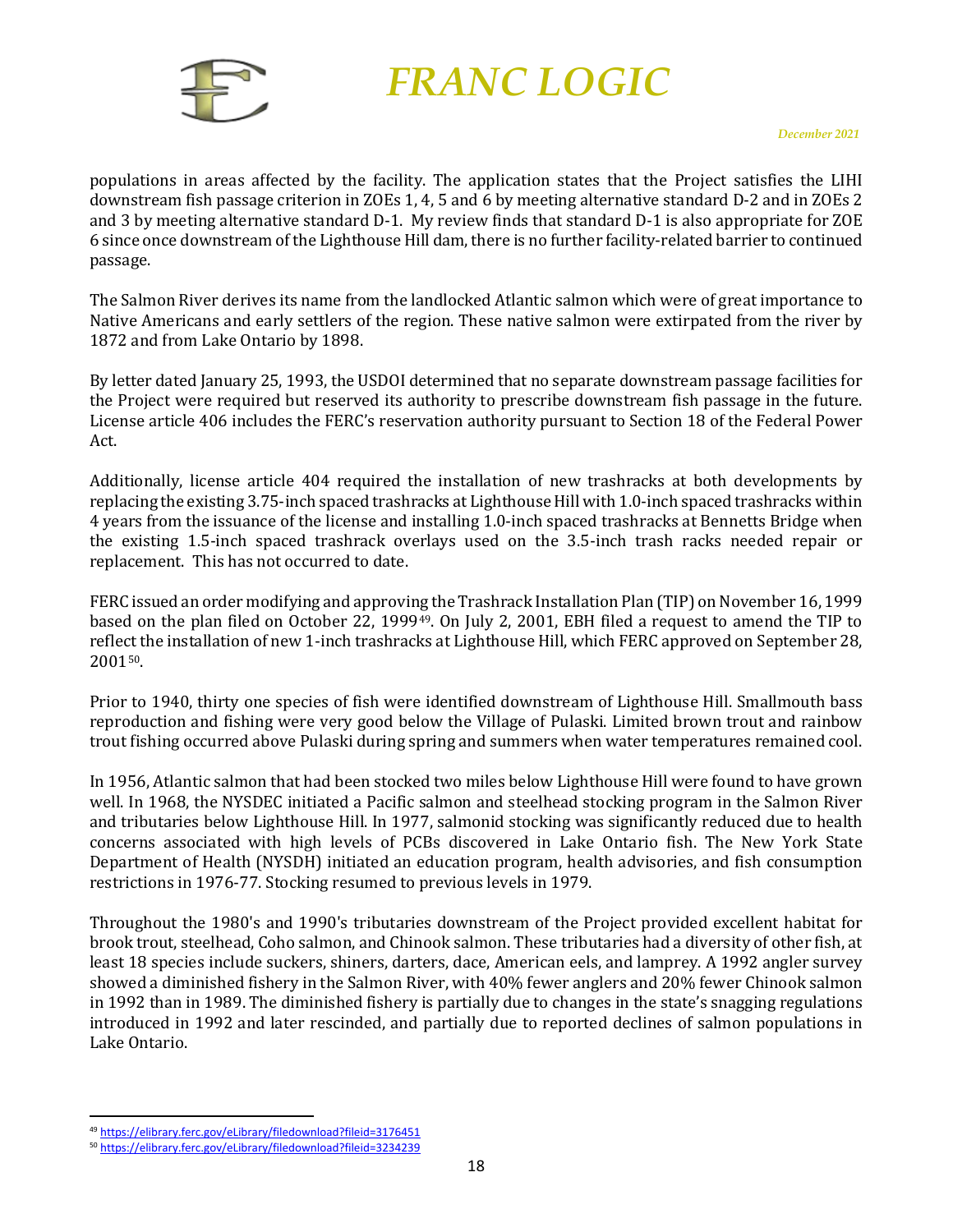

My review found that throughout the current LIHI certification, no issues pertaining to downstream fish passage were found. The Project minimum bypass flows and trashracks appear sufficient to protect resident fish that may move downstream. Therefore, this LIHI criterion is satisfied.

#### **E. Shoreline and Watershed Protection**

<span id="page-19-0"></span>The shoreline and watershed protection criterion is designed to ensure that sufficient action has been taken to protect, mitigate or enhance environmental conditions of soils, vegetation, and ecosystem functions on shoreline and watershed lands associated with the facility. The application states the shoreline and watershed protection criterion in all ZOEs is satisfied by meeting alternative standard E-1 and the PLUS standard.

There is no Shoreline Management Plan for the Project and there are no lands of significant ecological value or critical habitats present. According to the FE[A51](#page-19-1), the shorelines of both impoundments range from shallow to steep banks. No unstable banks or shoreline erosion has been reported.

The Bennetts Bridge Development is located in the towns of Redfield and Orwell. The Project area is rural in character and dominated by water, small hamlets, and forestland. The Salmon River Reservoir is surrounded by woodlands, with summer residences and camps located along the north shoreline. Much of the upland property is owned by New York State and managed as state forest land, based on a voluntary transfer of ownership as part of the SRPSO.

The Lighthouse Hill Development is located in the Town of Orwell. The Lighthouse Hill Reservoir shorelines are almost completely undeveloped. The reservoir may be viewed from various points along County Route 22, which passes along its south shore. Views of the reservoir and surrounding hills and woodlands also exist along Hogback Road to the north.

The application states that NYSDEC has estimated that more than 50% of the Project's two impoundments have dedicated buffer zones for conservation purposes. Much of the upland property is owned by the state and is managed as state forest land, based on a transfer of ownership from NMPC as part of the SRPSO. The Applicant collaborated with the NYSDEC to develop land-use practices consistent with adjoining State properties. In consultation with the NYSDEC, EBH developed a Land Use Management Plan (LUMP) for project lands that manages shorelines previously developed and protects undeveloped properties.

In addition, EBH voluntarily established the Salmon River Enhancement Fund (SREF) as part of the SRPSO which is financed by contributions from EBH<sup>[52](#page-19-2)</sup>. This fund supports the LUMP for the Salmon River. EBH continues to support these efforts.

No issues related to watershed protection have been found over the current LIHI certification period. Since the Project is in compliance with watershed protection aspects of its license and certification criteria, this LIHI criterion is satisfied, and it is my recommendation that the PLUS standard be extended into the new LIHI term.

<span id="page-19-1"></span><sup>51</sup> FERC license See page 47 - <https://elibrary.ferc.gov/eLibrary/idmws/common/opennat.asp?fileID=8402048>

<span id="page-19-2"></span><sup>&</sup>lt;sup>52</sup> The annual contribution to the SREF varies since it is based on the amount of revenue that could have been collected from the amount of water diverted to the SRFH from the Lighthouse Hill reservoir. This diversion is typically about 22 cfs. The estimated loss in generation revenue is invoiced to the NYSDEC. The monies received from the NYSDEC are then transferred to the SREF.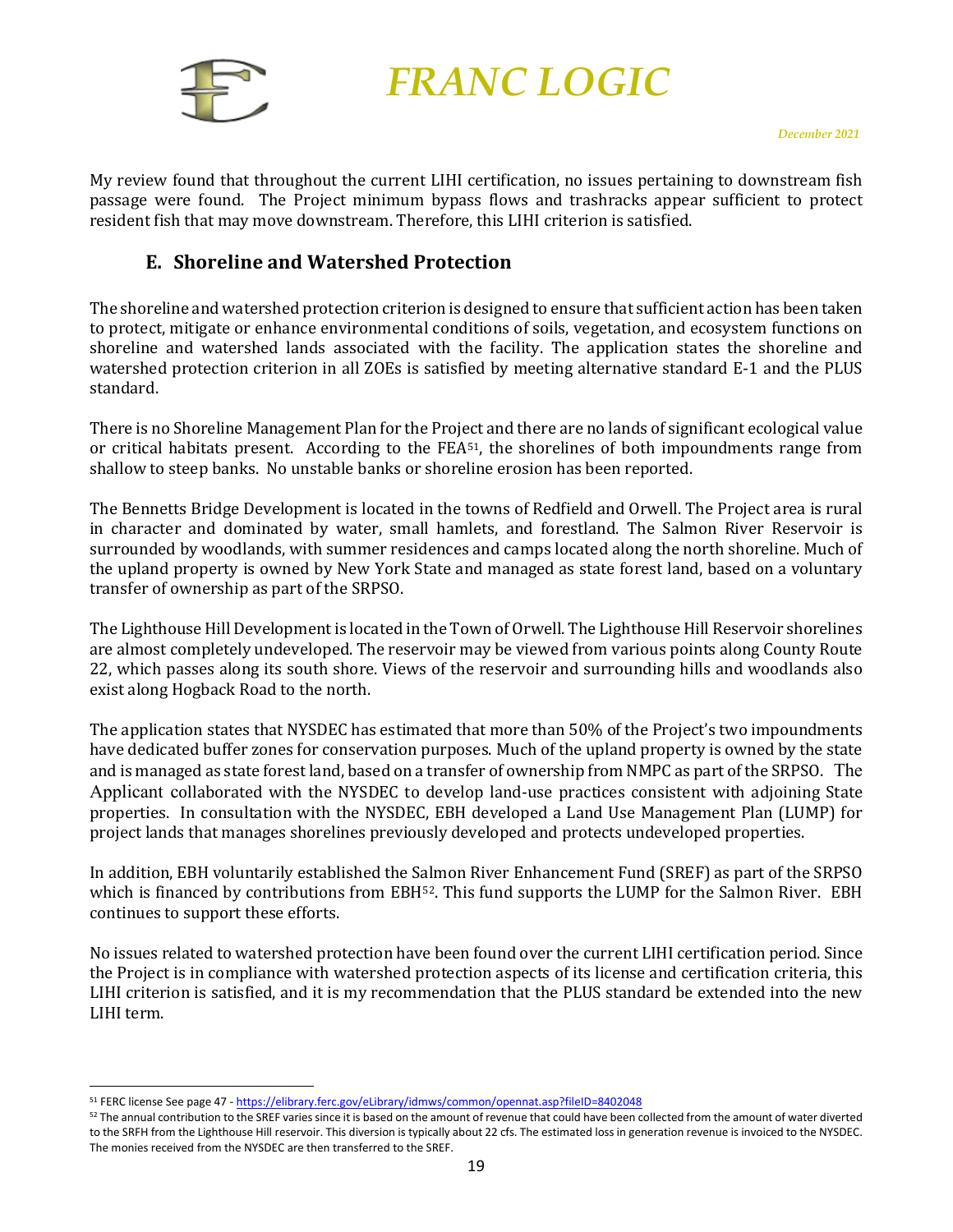

### **F. Threatened and Endangered Species Protection**

<span id="page-20-0"></span>The threatened and endangered species protection criterion is designed to ensure that the facility does not negatively impact state or federally-listed threatened or endangered species. The application states the LIHI threatened and endangered species criterion is satisfied in all ZOEs by meeting alternative standard F-3.

There is no specific license article requirement for threatened or endangered species protection. In the prior recertification process, circa 2013, the NYSDEC and the USFWS identified the bald eagle as an occasional transient within a mile of the Project area. The USFWS identified the Indiana bat as present or thought to be present in the Project area and/or downstream reach and that the Project and its operations do not negatively impact these species. In addition, EBH and the USFWS have mutually agreed that planned land use practices, such as logging, that have a potential likelihood to affect species of concern will be made available to the USFWS prior to the start of work.

On July 2, 2021, the USFWS's New York Field Office, responded to an EBH request on rare, threatened, or endangered species that the Northern long-eared bat may potentially be present within the Project area. There are no critical habitats located within the Project area. On January 14, 2016, the USFWS published the final 4(d) rule identifying prohibitions for the protection of Northern long-eared bats. Operations of the Project, especially with regard to tree clearing from June 1 through July 31, adhere to the prohibitions outlined in the final 4(d) rule.

Additionally, on July 2, 2021, EBH contacted the NYSDEC's Natural Heritage Program for an updated list of threatened and endangered species that may occur in the vicinity of the Project. On August 12, 2021, the NYSDEC responded by indicating the bald eagle and pied-billed grebe, which are state-listed as threatened, have been documented in the vicinity of the Salmon River Project. All correspondence above was provided in Appendix E of the LIHI recertification application.

The bald eagle and pied-billed grebe are protected under the state Environmental Conservation Law Section 11-0535, New York Code of Rules and Regulations (6 NYCRR Part 182), and the federal Migratory Bird Treaty Act.

Bald eagles have been documented in multiple locations within the Project boundary and pied-billed grebes have been documented within 200 yards of the Lighthouse Hill Reservoir. There are no critical habitats documented within the Project area. The NYSDEC developed a Conservation Plan for Bald Eagles in New York State[53](#page-20-1). Conservation strategies include limiting construction, foresting, and recreation activities in the vicinity of nest trees and deep winter roost sites.

The NYSDEC has not adopted a formal recovery plan for the pied-billed grebe. However, the [sp](#page-20-2)ecies nesting habitat and freshwater wetlands are protected under the state Freshwater Wetlands Act<sup>54</sup> for wetlands greater than 12.4 acres in size.

Throughout the current LIHI certification period, no issues related to threatened and endangered species protection have been identified and the Project is in compliance with species-related requirements. Therefore, this LIHI criterion is satisfied.

<span id="page-20-1"></span><sup>53</sup> [https://www.dec.ny.gov/docs/wildlife\\_pdf/nybaldeagleplan.pdf](https://www.dec.ny.gov/docs/wildlife_pdf/nybaldeagleplan.pdf)

<span id="page-20-2"></span><sup>54</sup> [https://www.dec.ny.gov/docs/wildlife\\_pdf/wetart24a.pdf](https://www.dec.ny.gov/docs/wildlife_pdf/wetart24a.pdf)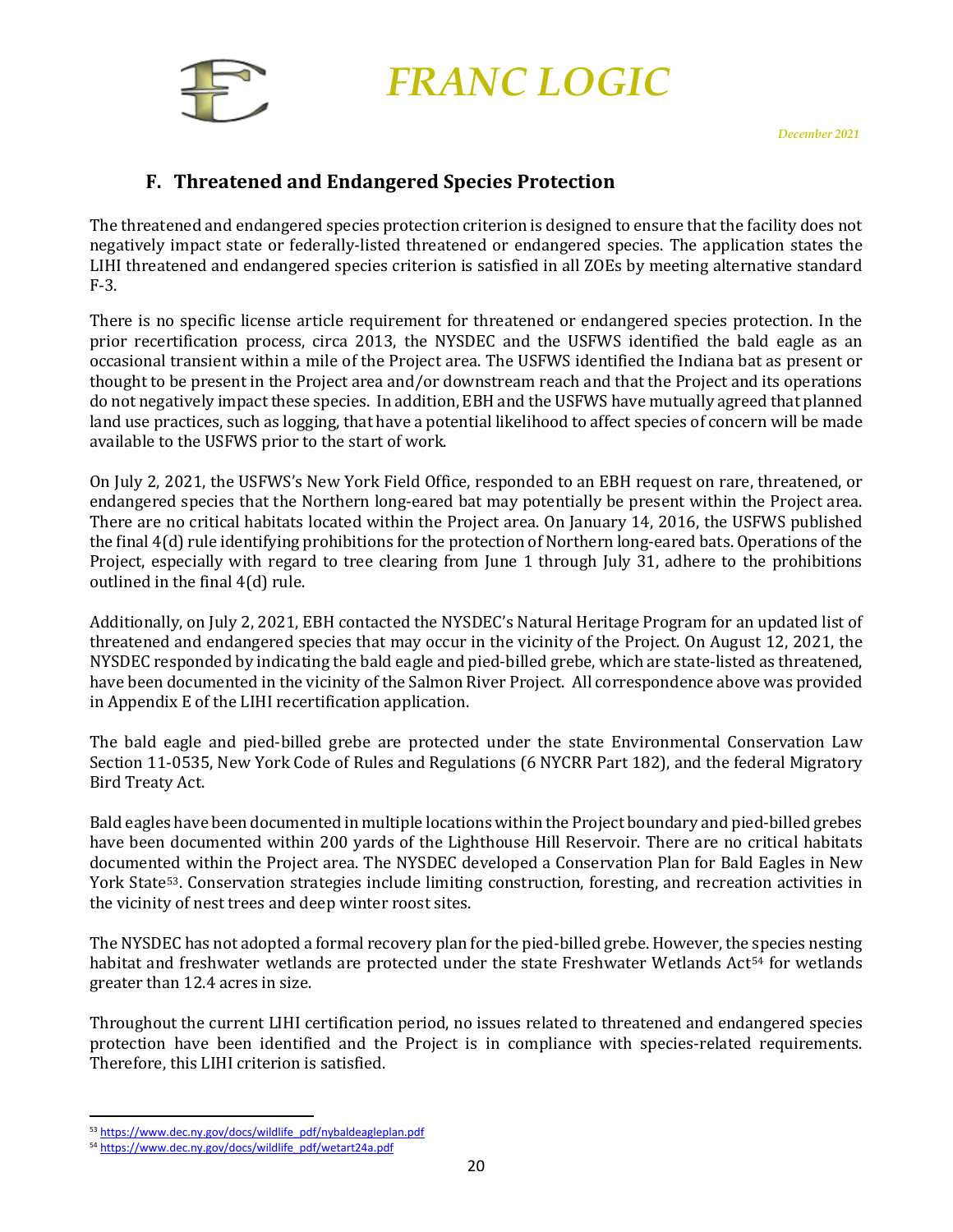

### **G. Cultural and Historical Resource Protection**

<span id="page-21-0"></span>The cultural and historic resource protection criterion is designed to ensure that the facility does not unnecessarily impact cultural and historic resources associated with the facility's lands and waters, including resources important to local indigenous populations. The application states the LIHI cultural and historic resources criterion in all ZOEs is satisfied by meeting alternative standard G-2.

License article 411 required implementing a PA with FERC, the ACHP and the SHPO. On January 18, 1995, the SHPO submitted a fully executed PA for the Project. On February 25, 1997, a CRMP was filed with FERC[55](#page-21-2), which was approved on June 1, 1998.[56](#page-21-3) EBH files an annual monitoring report on activities undertaken that may be subject to the CRMP.

The latest annual monitoring report for 2020 was filed on February 23, 2021.[57](#page-21-4) The report stated that since the filing of the last report, there were no construction activities or repair activities subject to the CRMP and no ground disturbing activities had occurred.

According to the FEA[58,](#page-21-5) cultural resource studies in the area of potential effect (APE) identified the Bennetts Bridge dam, surge tank and powerhouse as eligible for listing on the National Register of Historic Places because of their contribution to the period of innovation and experimentation which characterized hydroelectricity between 1895 and 1920. During this period, the development was described in the Engineering Record as the next best source of waterpower in the state, after the Niagara River. No eligible features were identified at the Lighthouse Hill development.

Throughout the current LIHI certification period, the applicant acted in accordance with the CRMP and no compliance issues with cultural and historical resource protection standards have occurred. Therefore, the Project passes this criterion.

### **H. Recreational Resources**

<span id="page-21-1"></span>The goal of this criterion is to ensure that recreation activities on lands and waters controlled by the facility are accommodated and that the facility provides recreational access to its associated land and waters without fee or charge. The application states the LIHI recreation criterion in all ZOEs is satisfied by meeting alternative standard H-2.

License article 412 required implementation of a RP for submittal to FERC. On May 1, 1997, FERC approved the RP submitted on December 12, 1996. <sup>[59](#page-21-6)</sup> This plan included:<br>Constructing a parking area, picnic area, and canoe and de

- Constructing a parking area, picnic area, and canoe and car-top boating access at the Hogback Road area;
- Re-grading the boat launches and parking areas at the Falls Road Recreation facility at the west end of the Salmon River Reservoir;
- Expanding the boat launch and parking area at the Redfield site on the Salmon River Reservoir, and;
- Clearing trees at some of the recreation areas to improve scenic views and using the existing vegetation as a natural buffer to screen recreation sites from waterway users.

<span id="page-21-2"></span><sup>55</sup> <https://elibrary.ferc.gov/eLibrary/filedownload?fileid=000ACBED-66E2-5005-8110-C31FAFC91712>

<span id="page-21-3"></span><sup>56</sup> <https://elibrary.ferc.gov/eLibrary/filedownload?fileid=0006F7CB-66E2-5005-8110-C31FAFC91712>

<span id="page-21-4"></span><sup>57</sup> <https://elibrary.ferc.gov/eLibrary/filedownload?fileid=15721563>

<sup>58</sup> FERC license See page 57 - <https://elibrary.ferc.gov/eLibrary/idmws/common/opennat.asp?fileID=8402048>

<span id="page-21-6"></span><span id="page-21-5"></span><sup>59</sup> <https://elibrary.ferc.gov/eLibrary/filedownload?fileid=001501EA-66E2-5005-8110-C31FAFC91712>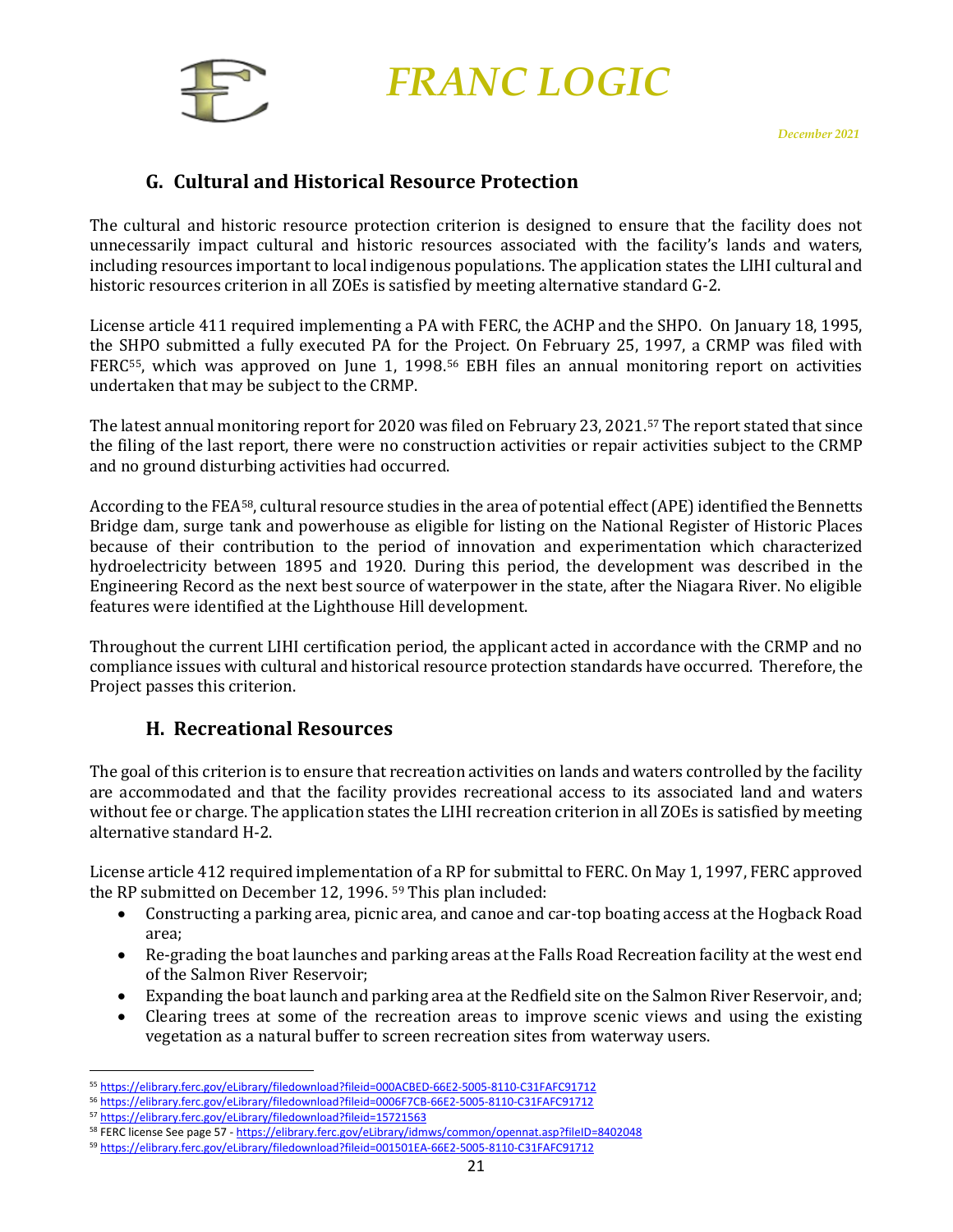

On October 10, 2002, EBH filed a request to amend the RP to incorporate changes based on observed recreational use, On February 10, 2004, FERC approved an amended RP.[60](#page-22-0) The amended RP stated:

- One picnic table would be added to the Bennetts Bridge tailrace day use boat launch and picnic area;
- The number of picnic tables would be reduced from ten to three at the Hog Back Road picnic area and car-top boat launch;
- Picnic tables and signage at all sites would be placed out once per year, and;
- One boat access and four fishing access signs would be removed from the Bennetts Bridge tailrace day use boat launch and picnic area.

All RP requirements were implemented by EBH which also provides free public access to the shoreline of the Lighthouse Hill Development across EBH's lands where Project facilities, hazardous areas and existing leases, easements, and private ownership do not preclude access.

Additionally, EBH supports five whitewater releases each year and posts the annual release schedules to their Safe Waters website<sup>[61](#page-22-1)</sup>. The whitewater releases are provided as follows:

- One weekend in June at 400 CFS;
- Two weekends in July at 750 CFS;
- The first full weekend in August at 750 CFS, and;<br>• The first weekend in Sentember at 750 CFS.
- The first weekend in September at 750 CFS.

Throughout the current LIHI certification period, the Project has been in compliance with all requirements related to recreational use. My review found no issues pertaining to recreational resources compliance. Therefore, the Project passes this LIHI criterion.

<span id="page-22-0"></span><sup>60</sup> <https://elibrary.ferc.gov/eLibrary/filedownload?fileid=01CDADED-66E2-5005-8110-C31FAFC91712>

<span id="page-22-1"></span><sup>61</sup> <https://safewaters.com/facility/42>